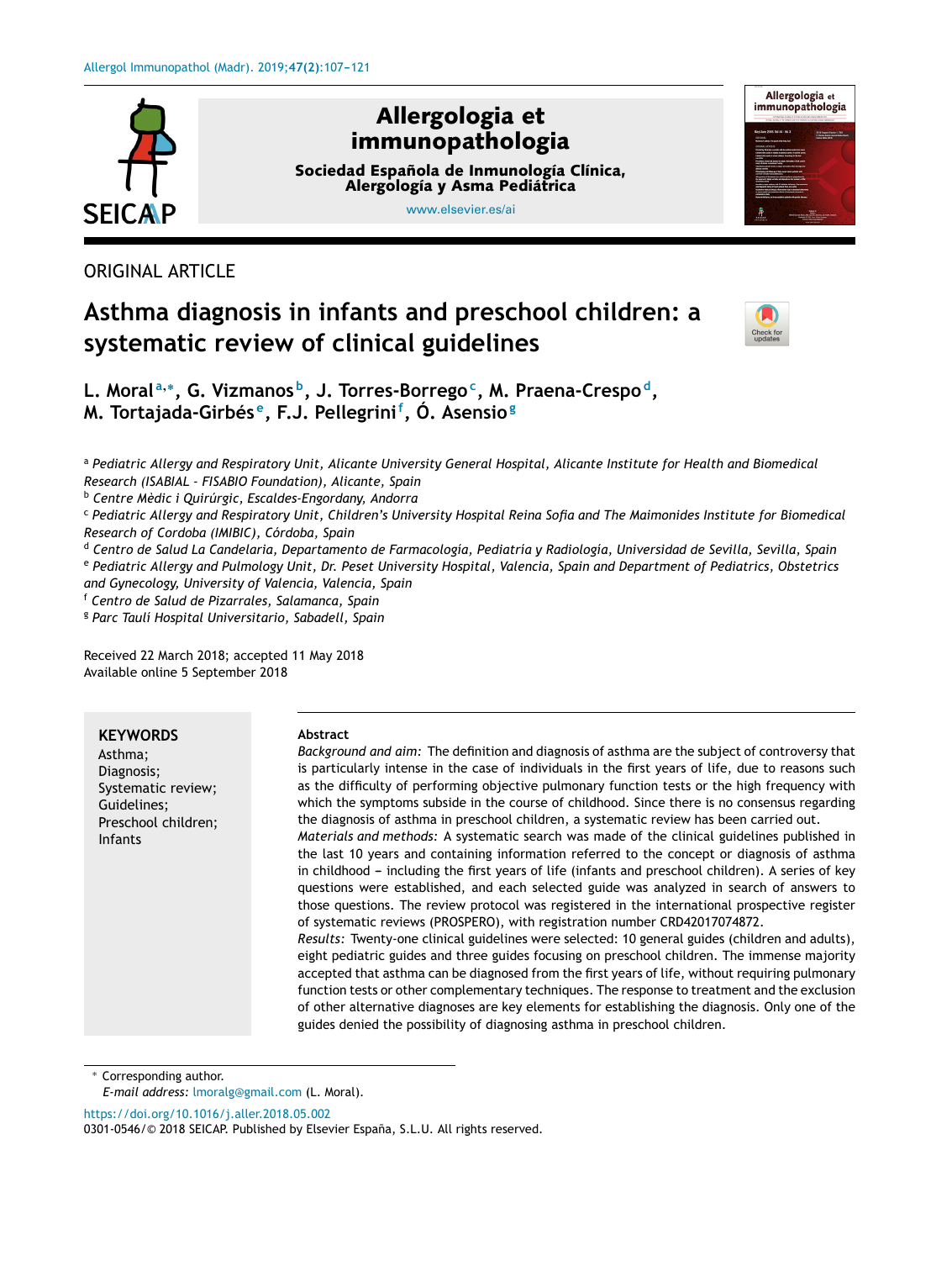*Conclusions:* There is generalized although not unanimous agreement that asthma can be diagnosed in preschool children.

© 2018 SEICAP. Published by Elsevier España, S.L.U. All rights reserved.

# **Introduction**

The diagnosis of asthma in children and adults depends on the concept we have of the disease.<sup>[1,2](#page-12-0)</sup> This concept has evolved over time, and at present asthma is seen as a heterogeneous disorder or even as a syndrome in which the patient's signs and symptoms reflect or are attributable to a fluctuating increase in flow resistance within the intrapulmonary airway.<sup>[1,3](#page-12-0)</sup> The causes underlying this physiopathological process have not been fully clarified, although the factors (endogenous or environmental) intervening in each individual, as well as the natural history of the disease and the response to treatment, are diverse  $$ as reflected by the multiple phenotypes and endotypes that have been described. $3-6$  Since there are no evidences or a gold standard, the concept and diagnosis of asthma depend on the consensus reached within the scientific community. Such a consensus is usually embodied in the form of national and international guidelines, most of which (including the GINA) have been produced by groups of experts selected on a scantly systematized basis. Although the Delphi method is regarded as the best strategy for consensuses of this kind, it has rarely been applied in the guides on asthma.

The issue about the diagnosis of asthma is not very different from that seen in other respiratory disorders  $characterized$  by airflow obstruction  $-$  easily recognizable from a clinical point of view, but not that simple when the manifestations are atypical or overlap with those of other diseases. In elderly individuals, asthma poses differential diagnostic problems with chronic obstructive pulmonary disease (COPD)  $-$  a circumstance that has led to the controversial purported existence of an asthma-COPD syndrome. $7-10$  In the first years of life, other intrapulmonary airway disorders also face definition and diagnostic problems, such as bronchopulmonary dysplasia $11-14$  and acute viral bronchiolitis.<sup>15-17</sup> In this regard, some of the manifestations of these disorders can overlap those of asthma which could develop during this early stage of life.  $18,19$ 

Many children experience recurrent symptoms of bronchial obstruction starting in the first years of life. It is particularly difficult to establish a diagnosis of asthma in infants or preschool children, and the criteria used can vary greatly among different guidelines or studies, and among clinicians, even working in the same setting. This is a problem for determining the true incidence and prevalence of the disease.[20](#page-13-0) In many cases, the term ''asthma'' is avoided at such early ages for a number of reasons, including difficulties in performing the pulmonary function tests capable of demonstrating the existence of airflow obstruction,  $21$  a lack of data on the underlying inflammatory substrate, $^{22}$  $^{22}$  $^{22}$  or the fact that many children improve and appear to heal in

the course of childhood.<sup>23-25</sup> All this may cause clinicians to avoid giving a diagnosis that suggests a permanent illness. Spanish pediatricians with expertise in asthma have recently evidenced the lack of agreement referred to basic aspects associated to the diagnosis of asthma in preschool children.<sup>[26](#page-13-0)</sup> As a prior step to considering a consensus in Spain, the present study reports the results of a systematic review answering key questions on the concept and diagnosis of asthma in preschool children (i.e., children under six years of age) given in clinical guidelines on asthma. There are very few reviews on the diagnosis of asthma in small children<sup>[27](#page-13-0)</sup> or in children and adults<sup>[28](#page-13-0)</sup> in clinical guidelines. The selected key questions for this systematic review are presented in [Table](#page-2-0) 1.

### **Materials and methods**

### **Working group**

This review was promoted by the working group on respiratory allergy and asthma of the Spanish Pediatric Society of Clinical Immunology, Allergology and Asthma (*Sociedad Espanola ˜ de Inmunología Clínica, Alergología y Asma Pediátrica* [SEICAP]). Collaboration was requested from the working groups of scientific societies related to pediatric asthma in Spain: the Spanish Society of Pediatric Pulmonology (*Sociedad Espanola ˜ de Neumología Pediátrica* [SENP]), the Spanish Society of Outpatient and Primary Care Pediatrics (*Sociedad Espanola ˜ de Pediatría Extrahospitalaria y de Atención Primaria* [SEPEAP]), and the Spanish Association of Primary Care Pediatrics (*Asociación Espanola ˜ de Pediatría de Atención Primaria* [AEPap]). This resulted in the creation of a group of seven reviewers. Most of the communications among the members of the working group were made via e-mail. The recommendations of the Preferred Reporting Items for Systematic Reviews and Meta-analyses (PRISMA) were followed. The project received no funding and involved no direct or indirect participation on the part of any public or private institution. The review protocol was registered in the international prospective register of systematic reviews (PROSPERO), with registration number CRD42017074872.

#### **Search and selection of guidelines**

A systematic search was made of clinical guidelines on asthma following the methodology used in an earlier study, with the collaboration of its main author (cited under acknowledgements). $29$  Based on the strategy defined in that study, an exhaustive search was conducted of the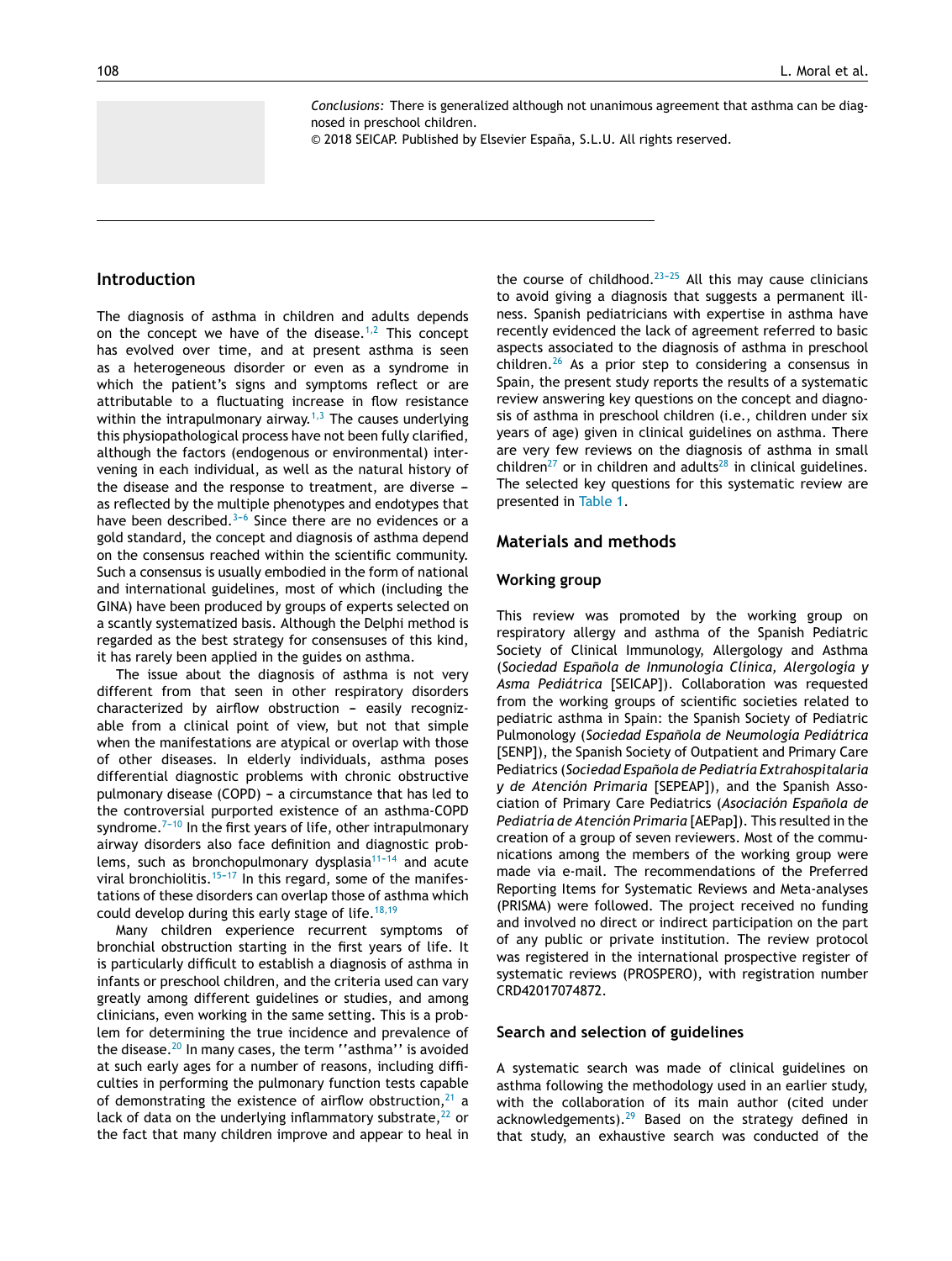<span id="page-2-0"></span>**Table 1** Key questions selected for the systematic review of the concept and diagnosis of asthma in children under six years of age in clinical guidelines on asthma.

- Is there a specific definition for asthma in children under six years of age? Is the definition of asthma at this age eluded, or is it defined in the same way as in older children and adults?
- Can asthma be diagnosed at any age, even in infants in the first year of life? If not, is there an age from which a diagnosis of asthma can be established in children under six years of age?
- Are pulmonary function tests necessary to diagnose asthma in children under six years of age? Is this a limiting factor that precludes the possibility of diagnosing asthma as long as such tests cannot be made?
- Are there defined and objective criteria for the diagnosis of asthma in children under six years of age, or does the diagnosis depend on physician interpretation of the global clinical findings (anamnesis and physical examination), with or without complementary tests?
- Can asthma be diagnosed in preschool children even if the disease may have subsided at six years of age or later in the course of childhood? Or is it not possible to use the term asthma in reference to wheezing (or similar manifestations) that subside over time?

guidelines published between 2007 and 2016 in the Trip Database clinical guides registry, and in the MEDLINE database of the United States National Library of Medicine, through the PubMed browser. Search details: (Practice Guideline[ti] OR Guidelines[ti] OR Practice Guideline[pt] OR Guideline[pt] OR Consensus Development Conference[pt] OR Practice Guidelines as Topic[MeSH]) AND (''Asthma''[Mesh] OR asthma\*[ti])). No language restrictions were applied. The search results were evaluated by reading the titles and abstracts in order to extract all the clinical guides or analogous documents that may contain information on the concept and diagnosis of asthma, and which included children under six years of age. These results were complemented by a free search on the part of the investigators participating in the study, to identify other guidelines that might comply with the inclusion criteria, but which had not been identified through the systematic search strategy, including guidelines on wheezing in children, as well as more recent updates on the previously-selected guides, conducted in the course of the year 2017. The documents obtained in the selection were reviewed in detail by the authors. The documents included in the present study were required to contain information on the concept or diagnosis of asthma in childhood, including the first years of life (infants and preschool children). We excluded those documents that did not meet the aforementioned criteria, as well as those containing data on the concept and diagnosis of asthma that could constitute duplicated (contents representing a summary or extract from some other main document) or outdated publications (previous versions of the same more recent guideline). We finally included those guidelines that met the criteria established with the agreement of all the investigators.

#### **Analysis of the guidelines**

The guidelines included in this review were subjected to various exploratory analyses directed by the coordinator, with participation of all the investigators. Due to the narrative style of the sections related to the concept and diagnosis of asthma, questionnaires were presented to the reviewers to clarify the way in which the guidelines considered the diagnosis of asthma in preschool children, particularly

related to the age at which the diagnosis can be established and the conditions (clinical criteria and/or complementary tests) for doing so. The authors answered these questionnaires, followed by comments and discussions via e-mail to further clarify discrepancies and the poorly defined or the most controversial questions. The results of all this information flow were used to define the key questions best suited for answering the most representative aspects of the diagnosis of asthma in preschool children. Following the definition of the key questions (Table 1) and selection of the guidelines, these were distributed in such a way that each guide was analyzed with two reviewers answering the key questions independently. The answers of the evaluators were forwarded to the coordinator. When the answer to a key question given by the two reviewers was identical or similar, the answer was taken to be valid. If the answer was not sufficiently homogeneous, the coordinator stated his personal opinion in an attempt to reach collective consensus. The aim was to secure acceptance by all the reviewers of the key questions referred to each document, if possible. The authors were required to confirm their final agreement with the result reflected in the present article.

# **Results**

A total of 2338 references were obtained from the initial search in Trip Database and PubMed. The selection process of the valid documents is shown in [Fig.](#page-3-0) 1. Finally, 23 documents grouped into 21 clinical guidelines were analyzed, since two of the guidelines were considered to be comprised by two different documents that were judged to be complementary. The selected guidelines, the constituting documents, and the answers of the guidelines to the key questions are summarized in [Table](#page-4-0) 2. Ten of the selected guidelines were referred to patients of all ages; eight were pediatric guidelines; and three were exclusively focused on preschool children.

The guidelines were generally quite narrative in addressing the concept and diagnosis of asthma. It was therefore difficult to draw clear definitions and diagnostic criterions. Most of the guidelines did not offer explicit answers to the key questions. The answers were found in different sections of the guidelines and could even be interpreted as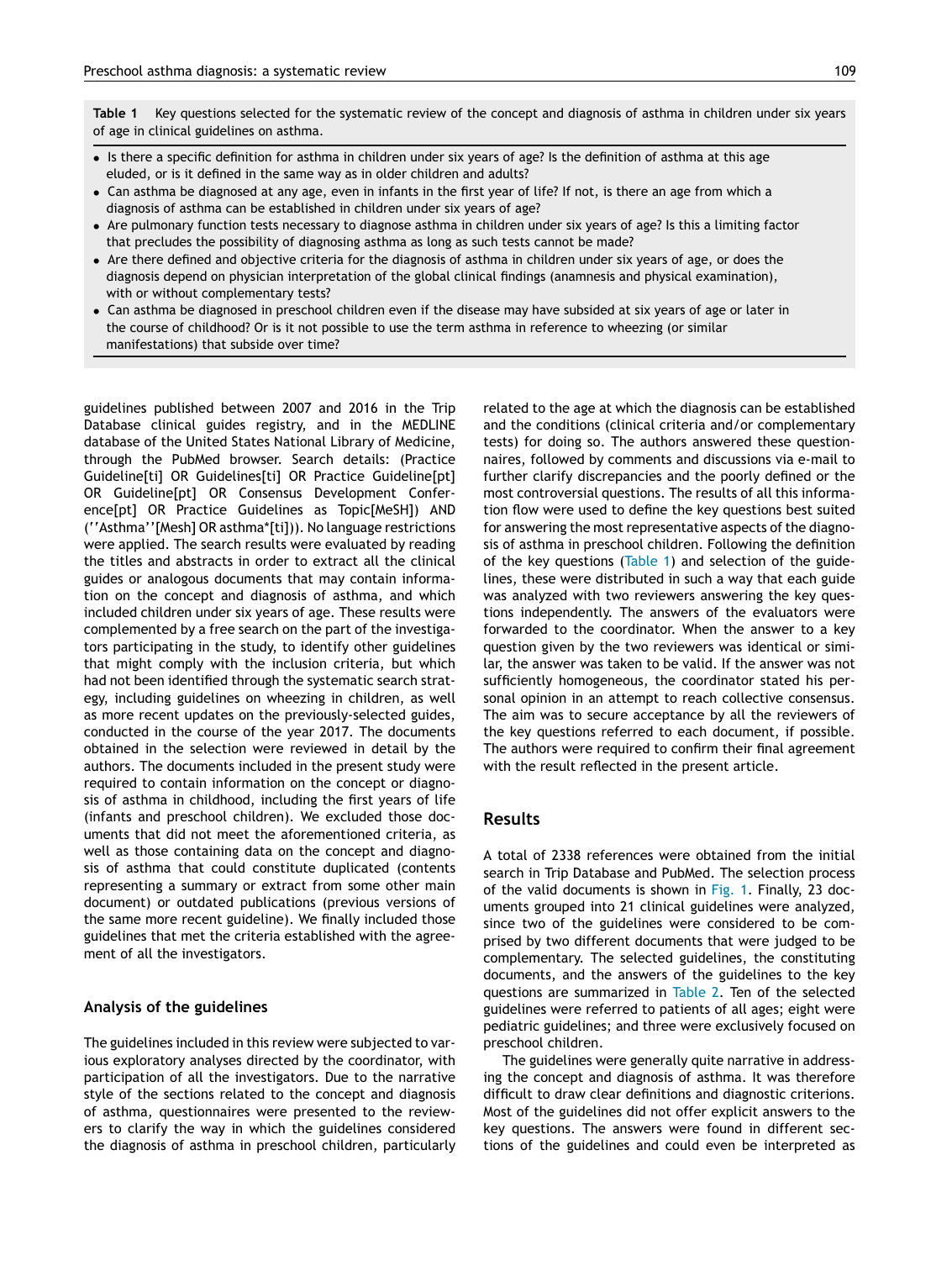<span id="page-3-0"></span>

**Figure 1** Flowchart of the selection of clinical guidelines included in the systematic review.

contradictory within one same document. [Table](#page-4-0) 2 shows the consensus results of the group in summarizing the answers to the key questions.

In most of the guidelines, the concept and definition of asthma were closely related or implicit to the diagnosis of the disease. The general guidelines made no distinction between adults and children in defining asthma. Although most of the pediatric guidelines (including preschool children) defined asthma without distinctions according to age with a view fundamentally oriented by the clinical manifestations, some of them did distinguish between preschool children and older children  $-$  particularly when addressing the diagnosis, which was considered to be more difficult in preschool children. The two Spanish pediatric guidelines analyzed made reference to the III International Pediatric Consensus to define asthma in preschool children.<sup>[53](#page-14-0)</sup>

Most of the guides implicitly recognize that there is no age limit for establishing a diagnosis of asthma, although they underscore the difficulty of establishing a diagnosis in children under 5-6 years of age, and particularly in infants under 2-3 years of age. Only the document of the European Respiratory Society (ERS) on wheezing disorders in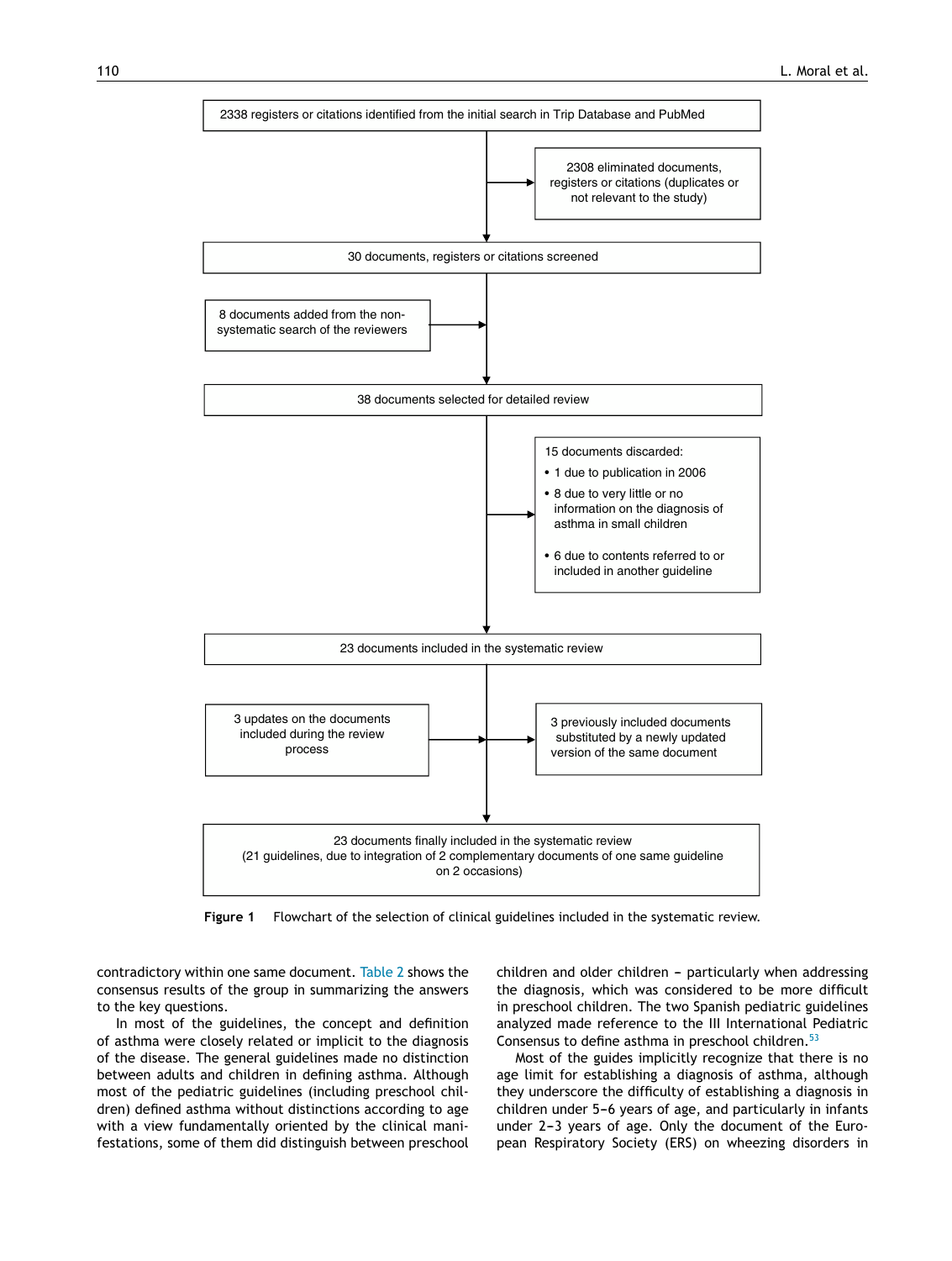<span id="page-4-0"></span>**Table 2** Guidelines selected for offering information referred to the concept or diagnosis of asthma in childhood, including the first years of life (infants and preschool children), and their answers to the key questions.

| Guideline title<br>First author or institution and year of<br>publication (reference)<br>Country                                                                                                                         | Key question 1.<br>Specific definition of<br>asthma in children<br>under six years of age | Key question 2.<br>Diagnosis of asthma<br>from the first year of<br>life                                                                             | Key question 3.<br>Need for pulmonary<br>function tests                                                                  | Key question 4.<br>Defined and objective<br>criteria for the<br>diagnosis of asthma                                                                                                | Key question 5.<br>Possibility of<br>diagnosing asthma,<br>even with remission<br>over time     |
|--------------------------------------------------------------------------------------------------------------------------------------------------------------------------------------------------------------------------|-------------------------------------------------------------------------------------------|------------------------------------------------------------------------------------------------------------------------------------------------------|--------------------------------------------------------------------------------------------------------------------------|------------------------------------------------------------------------------------------------------------------------------------------------------------------------------------|-------------------------------------------------------------------------------------------------|
| Society/Organism                                                                                                                                                                                                         |                                                                                           |                                                                                                                                                      |                                                                                                                          |                                                                                                                                                                                    |                                                                                                 |
| The Saudi Initiative for Asthma - 2016<br>Update<br>Al-Moamary et al., 2016 <sup>30</sup><br>Saudi Arabia                                                                                                                | Etiopathogenic<br>definition without age<br>distinction                                   | The diagnosis is<br>possible in preschool<br>children, although it<br>is not specified<br>whether there is an<br>age limit for diagnosis             | Spirometry is not<br>necessary for the<br>clinical diagnosis                                                             | Depends on medical<br>interpretation of the<br>global clinical findings                                                                                                            | Not mentioned                                                                                   |
| Saudi Thoracic Society                                                                                                                                                                                                   |                                                                                           |                                                                                                                                                      |                                                                                                                          |                                                                                                                                                                                    |                                                                                                 |
| VA/DoD clinical practice guideline for<br>management of asthma in children and<br>adults<br>The Management of Asthma Working Group,<br>200931<br><b>USA</b><br>Department of Veterans Affairs and                        | No specific definition<br>for children                                                    | Although not<br>addressed directly, it<br>is admitted that<br>alternative diagnoses<br>should be considered<br>in infants under two<br>years of age. | Testing is advisable in<br>older children, but<br>does not appear to<br>preclude the<br>diagnosis in younger<br>children | The diagnosis<br>depends on<br>interpretation of the<br>clinical findings (case<br>history and physical<br>examination), and<br>can be supported by<br>some complementary<br>tests | This issue is not<br>specified                                                                  |
| Department of Defense                                                                                                                                                                                                    |                                                                                           |                                                                                                                                                      |                                                                                                                          |                                                                                                                                                                                    |                                                                                                 |
| Expert Panel Report 3:<br>Guidelines for the Diagnosis and<br>Management of Asthma<br>National Asthma Education<br>and Prevention Program, 2007 <sup>32</sup><br><b>USA</b><br>National Heart, Lung, and Blood Institute | No specific definition<br>for children                                                    | Although not<br>addressed directly, it<br>is implicitly admitted<br>that asthma can be<br>diagnosed at any age                                       | Testing is not a<br>limiting factor,<br>although it<br>complicates diagnosis<br>at these ages                            | The diagnosis<br>depends on<br>subjective<br>interpretation of the<br>clinical data, the<br>response to<br>treatment, and the<br>exclusion of other<br>diagnoses                   | It is accepted that<br>asthma can subside,<br>and asthma<br>predictive indices are<br>mentioned |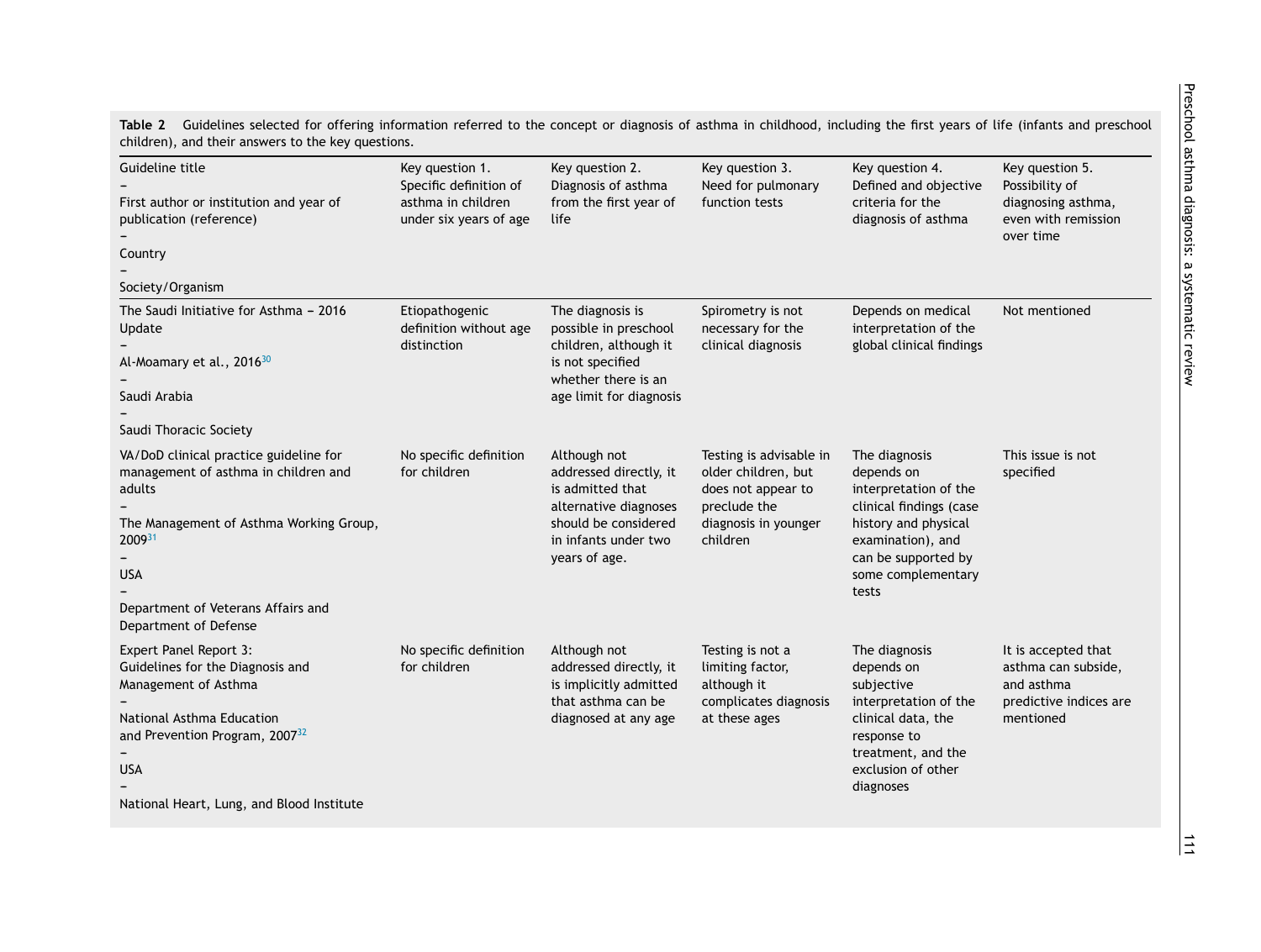| Table 2 (Continued)                                                                                                                                                        |                                                                                                                                                          |                                                                                                                                      |                                                                                                                               |                                                                                                                                                                                                                      |                                                                                             |
|----------------------------------------------------------------------------------------------------------------------------------------------------------------------------|----------------------------------------------------------------------------------------------------------------------------------------------------------|--------------------------------------------------------------------------------------------------------------------------------------|-------------------------------------------------------------------------------------------------------------------------------|----------------------------------------------------------------------------------------------------------------------------------------------------------------------------------------------------------------------|---------------------------------------------------------------------------------------------|
| Guideline title<br>First author or institution and year of<br>publication (reference)<br>Country<br>Society/Organism                                                       | Key question 1.<br>Specific definition of<br>asthma in children<br>under six years of age                                                                | Key question 2.<br>Diagnosis of asthma<br>from the first year of<br>life                                                             | Key question 3.<br>Need for pulmonary<br>function tests                                                                       | Key question 4.<br>Defined and objective<br>criteria for the<br>diagnosis of asthma                                                                                                                                  | Key question 5.<br>Possibility of<br>diagnosing asthma,<br>even with remission<br>over time |
| Guía Española para el Manejo del Asma<br>(GEMA 4.2)<br>Executive Committee of the GEMA, 201733<br>Spain<br>Multiple Spanish Medical Societies                              | No specific definition<br>for children                                                                                                                   | No concrete age is<br>stated, although it is<br>implicitly admitted<br>that asthma can be<br>diagnosed in<br>preschool children      | Testing does not<br>appear to be a<br>limiting factor for the<br>diagnosis of asthma in<br>small children                     | The diagnosis of<br>asthma in children<br>unable to undergo<br>pulmonary function<br>testing is not<br>addressed                                                                                                     | This issue is not<br>specified                                                              |
| Global Strategy for Asthma Management<br>and Prevention (2017 update)<br>Global Initiative for Asthma, 2017 <sup>34</sup><br>International<br>Global Initiative for Asthma | No specific definition<br>for children under six<br>years of age,<br>although criteria are<br>given for making<br>diagnosis more<br>feasible at this age | Diagnosis is difficult<br>under five years of<br>age, which implicitly<br>admits the possibility<br>of establishing the<br>diagnosis | Testing is one of the<br>factors that<br>complicates but does<br>not preclude the<br>diagnosis of asthma in<br>small children | The diagnosis is<br>clinical (case history,<br>physical examination<br>and response to<br>therapy), can be<br>supported by some<br>complementary tests,<br>and requires the<br>exclusion of<br>alternative diagnoses | This issue is not<br>specified                                                              |
| <b>UMHS Asthma Guideline</b><br>Kesterson et al., $2010^{35}$<br>Michigan, USA<br>University of Michigan                                                                   | Asthma is not defined<br>in the document                                                                                                                 | Diagnosis is difficult<br>but possible from the<br>first year of life                                                                | Spirometry is not<br>necessary for the<br>diagnosis at these<br>ages                                                          | The diagnosis<br>depends on<br>subjective<br>interpretation by the<br>physician                                                                                                                                      | Not specified                                                                               |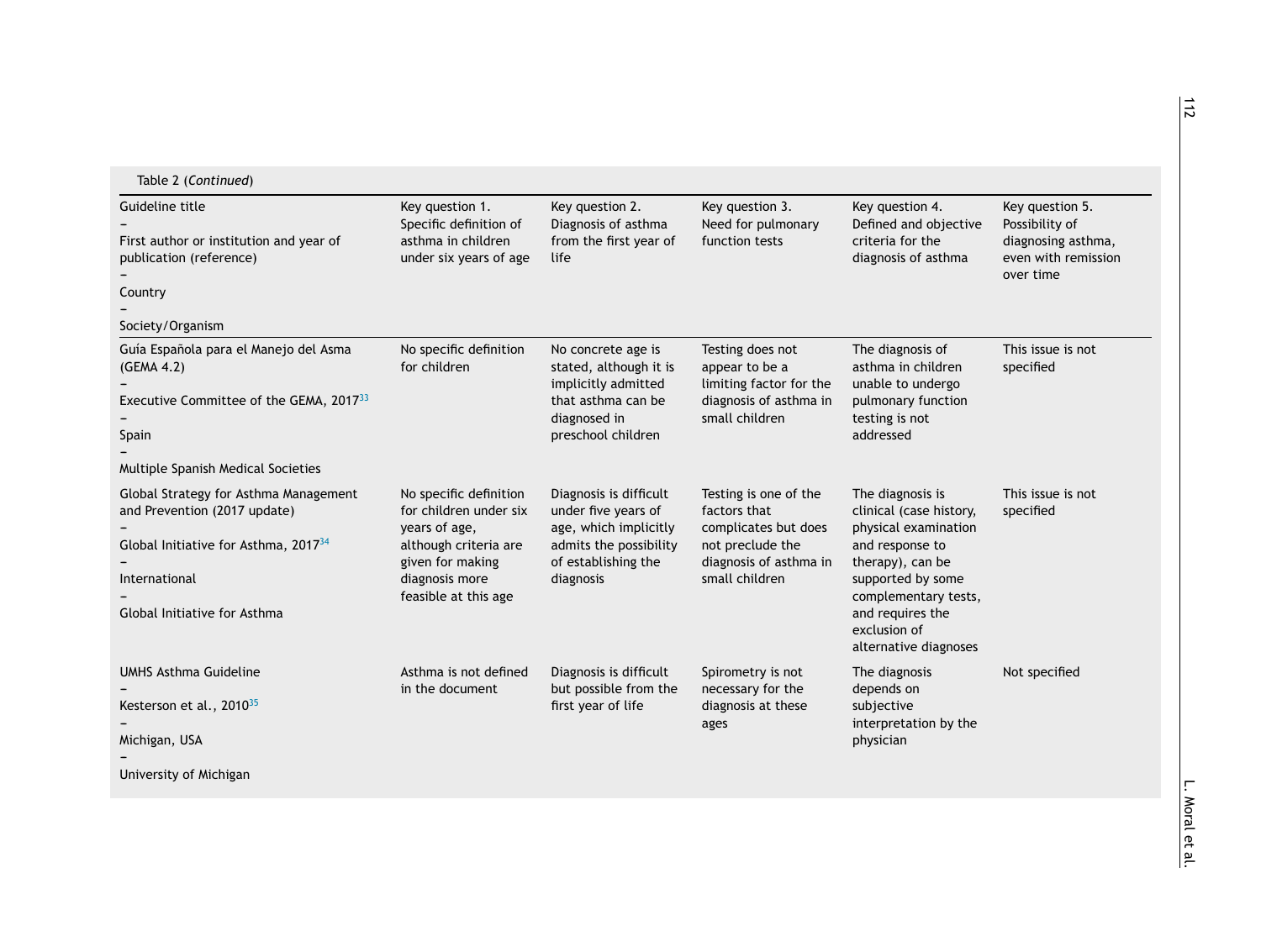| Table 2 (Continued)                                                                                                                                             |                                                                                           |                                                                                                                                                                                                                          |                                                                                            |                                                                                                                                                                                                        |                                                                                                                 |
|-----------------------------------------------------------------------------------------------------------------------------------------------------------------|-------------------------------------------------------------------------------------------|--------------------------------------------------------------------------------------------------------------------------------------------------------------------------------------------------------------------------|--------------------------------------------------------------------------------------------|--------------------------------------------------------------------------------------------------------------------------------------------------------------------------------------------------------|-----------------------------------------------------------------------------------------------------------------|
| Guideline title<br>First author or institution and year of<br>publication (reference)<br>Country                                                                | Key question 1.<br>Specific definition of<br>asthma in children<br>under six years of age | Key question 2.<br>Diagnosis of asthma<br>from the first year of<br>life                                                                                                                                                 | Key question 3.<br>Need for pulmonary<br>function tests                                    | Key question 4.<br>Defined and objective<br>criteria for the<br>diagnosis of asthma                                                                                                                    | Key question 5.<br>Possibility of<br>diagnosing asthma,<br>even with remission<br>over time                     |
| Society/Organism                                                                                                                                                |                                                                                           |                                                                                                                                                                                                                          |                                                                                            |                                                                                                                                                                                                        |                                                                                                                 |
| British Guideline on the Management of<br>Asthma<br>Scottish Intercollegiate Guidelines<br>Network, 2016 <sup>36</sup><br>UK<br><b>British Thoracic Society</b> | No definition of<br>asthma different for<br>children is given                             | No specific mention is<br>made, but it seems<br>that the diagnosis can<br>be established at any<br>age                                                                                                                   | Testing is not<br>necessary and does<br>not limit the<br>diagnosis                         | The diagnosis<br>depends on<br>interpretation of the<br>clinical findings and<br>the response to<br>treatment, supported<br>by complementary<br>tests and the<br>exclusion of<br>alternative diagnoses | Not specified                                                                                                   |
| Management of Asthma<br>Ministry of Health, Singapore, 2008 <sup>37</sup><br>Singapore<br>Ministry of Health, Singapore                                         | The definition is the<br>same for children and<br>adults                                  | No specific mention is<br>made, but there is no<br>indication against a<br>diagnosis at any age                                                                                                                          | Testing can be useful<br>for confirming the<br>diagnosis, but is not<br>essential          | Depends on global<br>interpretation of the<br>clinical findings and<br>the exclusion of other<br>diagnoses                                                                                             | Not clearly<br>mentioned                                                                                        |
| Guía Mexicana del Asma<br>Larenas-Linnemann et al., 2017 <sup>38</sup><br>Mexico<br>Multiple Mexican Medical Societies                                          | A general definition is<br>given, although<br>without age<br>distinctions                 | Diagnosis in children<br>under six years of age<br>is more complex, but<br>it is not affirmed that<br>a diagnosis cannot be<br>made                                                                                      | Testing can be useful<br>for confirming the<br>diagnosis, but is not<br>essential          | The diagnosis<br>depends on<br>interpretation of the<br>findings by the<br>physician                                                                                                                   | Not clearly<br>mentioned, and<br>asthma predictive<br>index is cited                                            |
| <b>NICE Guide</b><br>National Institute for Health and Care<br>Excellence, 2017 <sup>39</sup><br>UK<br>National Institute for Health and Care<br>Excellence     | No specific definition<br>for children                                                    | Asthma can be<br>diagnosed in children<br>under five years of<br>age, although the<br>term suspected<br>asthma is preferred.<br>In some instances the<br>document appears to<br>exclude infants under<br>one year of age | Pulmonary function<br>tests are not<br>necessary in children<br>under five years of<br>age | The diagnosis is based<br>on the clinical<br>findings and response<br>to treatment                                                                                                                     | Not specified,<br>although objective<br>testing is indicated if<br>the symptoms persist<br>at five years of age |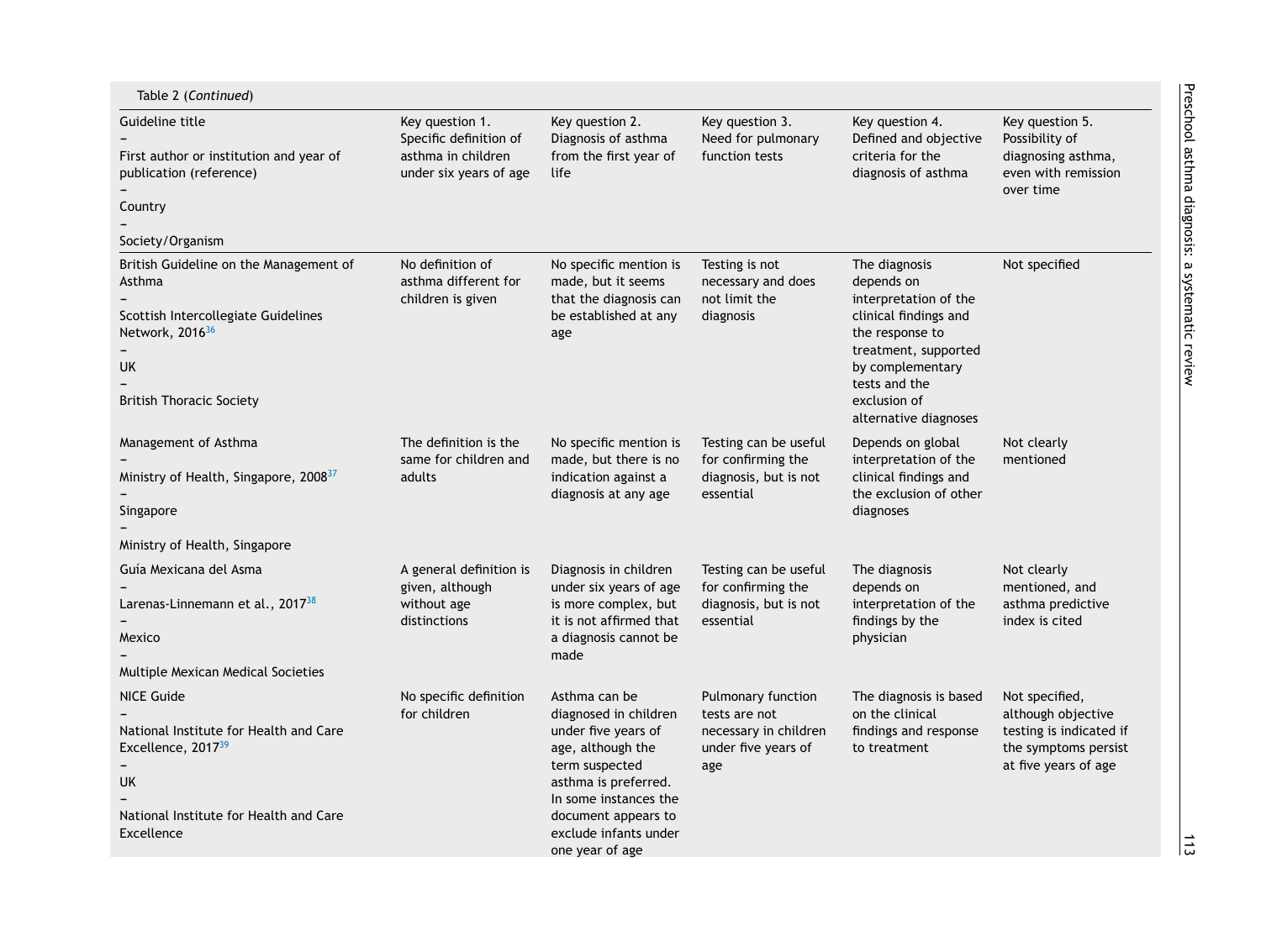| Table 2 (Continued)                                                                                                                                                                                                 |                                                                                                                                                  |                                                                                                                                                                                                                                                                         |                                                                                                                                                                            |                                                                                                                                   |                                                                                                                                                                                                                                       |
|---------------------------------------------------------------------------------------------------------------------------------------------------------------------------------------------------------------------|--------------------------------------------------------------------------------------------------------------------------------------------------|-------------------------------------------------------------------------------------------------------------------------------------------------------------------------------------------------------------------------------------------------------------------------|----------------------------------------------------------------------------------------------------------------------------------------------------------------------------|-----------------------------------------------------------------------------------------------------------------------------------|---------------------------------------------------------------------------------------------------------------------------------------------------------------------------------------------------------------------------------------|
| Guideline title<br>First author or institution and year of<br>publication (reference)                                                                                                                               | Key question 1.<br>Specific definition of<br>asthma in children<br>under six years of age                                                        | Key question 2.<br>Diagnosis of asthma<br>from the first year of<br>life                                                                                                                                                                                                | Key question 3.<br>Need for pulmonary<br>function tests                                                                                                                    | Key question 4.<br>Defined and objective<br>criteria for the<br>diagnosis of asthma                                               | Key question 5.<br>Possibility of<br>diagnosing asthma,<br>even with remission<br>over time                                                                                                                                           |
| Country                                                                                                                                                                                                             |                                                                                                                                                  |                                                                                                                                                                                                                                                                         |                                                                                                                                                                            |                                                                                                                                   |                                                                                                                                                                                                                                       |
| Society/Organism                                                                                                                                                                                                    |                                                                                                                                                  |                                                                                                                                                                                                                                                                         |                                                                                                                                                                            |                                                                                                                                   |                                                                                                                                                                                                                                       |
| Diagnosis - Children Section of the<br>Australian Asthma Handbook<br>National Asthma Council Australia, 2016 <sup>40</sup><br>Australia<br>National Asthma Council Australia                                        | Clinical definition for<br>children, without age<br>distinction                                                                                  | The diagnosis of<br>asthma is possible<br>between 0 and 5<br>years of age, but<br>proves difficult                                                                                                                                                                      | Spirometry does not<br>appear to be<br>necessary for the<br>diagnosis in small<br>children, but supports<br>the diagnosis in<br>children where such<br>testing is possible | The diagnosis is<br>clinical and is<br>confirmed by the<br>response to<br>treatment, but there<br>are no standardized<br>criteria | A provisional<br>diagnosis of asthma<br>can be established<br>according to clinical<br>criteria, awaiting<br>confirmation at a<br>later age based on<br>persistence of the<br>symptoms and the<br>pulmonary function<br>test findings |
| Asthma in Children - Diagnosis and<br>Management<br>Child Health BC and the Guidelines and<br>Protocols Advisory Committee, 2015 <sup>41</sup><br>British Columbia (Canada)<br>British Columbia Medical Association | Same definition for<br>children of all ages,<br>although<br>differentiating the<br>diagnosis between<br>those over and under<br>six years of age | The diagnosis of<br>asthma is possible in<br>children under six<br>years of age (the<br>guide considers<br>children from one<br>year of age), but<br>proves difficult, and<br>the disease is possibly<br>underdiagnosed due<br>to the use of other<br>diagnostic labels | Testing complicates<br>but does not preclude<br>diagnosis                                                                                                                  | There are no criteria;<br>the diagnosis is<br>clinical and is<br>supported by the<br>response to<br>treatment                     | Asthma can be<br>diagnosed, even if<br>the condition<br>subsides over time                                                                                                                                                            |
| Consenso sobre tratamiento del asma<br>en pediatría<br>Castillo Laita et al., 2007 <sup>42</sup><br>Spain<br>Asociación Española de Pediatría                                                                       | The definition of the<br>III International<br>Pediatric Consensus <sup>53</sup><br>is adopted for<br>preschool children                          | It is implicitly<br>accepted that asthma<br>can be diagnosed<br>from the first year of<br>life                                                                                                                                                                          | Functional testing<br>allows the<br>confirmation of<br>asthma, but does not<br>seem to be an<br>obstacle to diagnosis<br>in preschool children                             | This guide makes<br>little mention of the<br>diagnosis of asthma                                                                  | Not mentioned,<br>although the Tucson<br>phenotype criteria<br>and asthma<br>predictive index are<br>followed                                                                                                                         |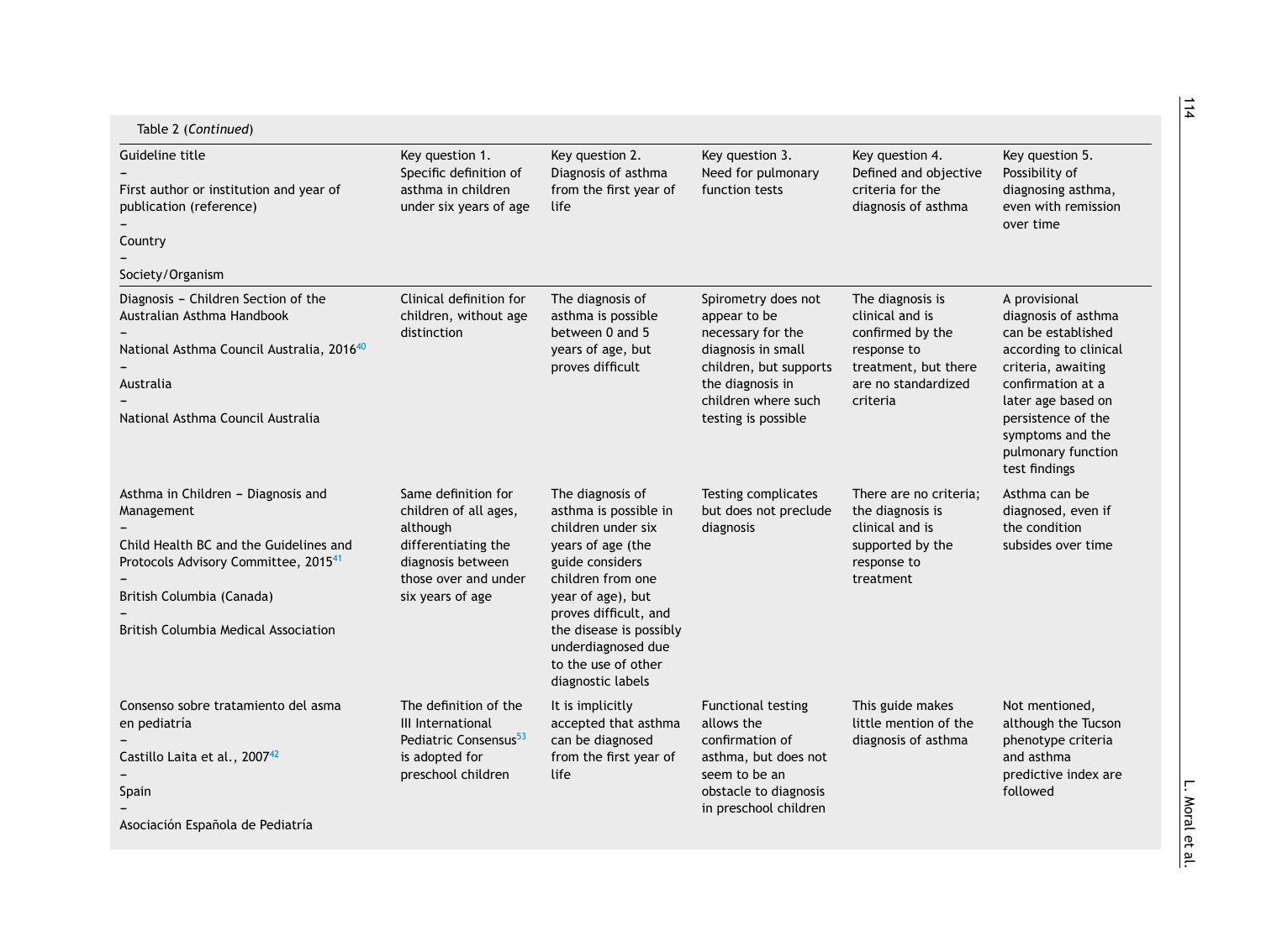| ירורחופחות מווווחרת וחרי יה<br>ı<br>1 |
|---------------------------------------|
| מי הוא הווחיור ורגור<br>J<br>5        |
| ;<br>;<br>;<br>;<br>ı                 |

| Table 2 (Continued)                                                                                                                                                                          |                                                                                                                                                                                                                              |                                                                                                                                           |                                                                                                                                   |                                                                                                                                                                                                                          |                                                                                                                                                 |
|----------------------------------------------------------------------------------------------------------------------------------------------------------------------------------------------|------------------------------------------------------------------------------------------------------------------------------------------------------------------------------------------------------------------------------|-------------------------------------------------------------------------------------------------------------------------------------------|-----------------------------------------------------------------------------------------------------------------------------------|--------------------------------------------------------------------------------------------------------------------------------------------------------------------------------------------------------------------------|-------------------------------------------------------------------------------------------------------------------------------------------------|
| Guideline title<br>First author or institution and year of<br>publication (reference)                                                                                                        | Key question 1.<br>Specific definition of<br>asthma in children<br>under six years of age                                                                                                                                    | Key question 2.<br>Diagnosis of asthma<br>from the first year of<br>life                                                                  | Key question 3.<br>Need for pulmonary<br>function tests                                                                           | Key question 4.<br>Defined and objective<br>criteria for the<br>diagnosis of asthma                                                                                                                                      | Key question 5.<br>Possibility of<br>diagnosing asthma,<br>even with remission<br>over time                                                     |
| Country                                                                                                                                                                                      |                                                                                                                                                                                                                              |                                                                                                                                           |                                                                                                                                   |                                                                                                                                                                                                                          |                                                                                                                                                 |
| Society/Organism                                                                                                                                                                             |                                                                                                                                                                                                                              |                                                                                                                                           |                                                                                                                                   |                                                                                                                                                                                                                          |                                                                                                                                                 |
| International Consensus on (ICON) Pediatric<br>Asthma<br>Papadopoulos et al., 2012 <sup>43</sup><br>International<br>International Collaboration in                                          | The definition is the<br>same for children and<br>adults                                                                                                                                                                     | Although not<br>addressed directly, it<br>is admitted that<br>asthma is difficult to<br>diagnose in patients<br>under 2-3 years of<br>age | Spirometry is<br>important but does<br>not seem to be<br>essential for the<br>diagnosis in small<br>children                      | The diagnosis<br>depends on<br>interpretation of the<br>clinical data, the<br>complementary tests,<br>and the results of<br>treatment                                                                                    | It is accepted that<br>asthma can subside<br>over time                                                                                          |
| Asthma, Allergy and Immunology (iCAALL)                                                                                                                                                      |                                                                                                                                                                                                                              |                                                                                                                                           |                                                                                                                                   |                                                                                                                                                                                                                          |                                                                                                                                                 |
| Astma hos børn<br>Bønnelykke et al., 201344<br>Denmark<br>Dansk Børne Astma Center                                                                                                           | No definition of<br>asthma is given. The<br>diagnosis of asthma in<br>childhood is based on<br>the presence of<br>symptoms, the<br>detection of altered<br>or variable lung<br>function, and the<br>response to<br>treatment | The diagnosis of<br>asthma is possible in<br>children under five<br>years of age, but<br>proves difficult                                 | The diagnosis is more<br>difficult in small<br>children, due to the<br>difficulty of<br>performing<br>pulmonary function<br>tests | The diagnosis<br>depends on the<br>clinical history and<br>response to<br>treatment, as well as<br>the exclusion of<br>alternative diagnoses                                                                             | No mention of this<br>issue is made                                                                                                             |
| Guía de Práctica Clínica sobre Asma Infantil<br>Work Group of the Clinical practice guide<br>on pediatric asthma, 201445<br>Spain<br>Ministerio de Sanidad, Servicios Sociales e<br>Igualdad | The definition of the<br>III International<br><b>Pediatric Consensus</b><br>$(1998)^{53}$ is mentioned<br>for preschool children                                                                                             | Little mention is<br>made of the<br>diagnosis, although it<br>seems implicit that a<br>diagnosis is possible<br>in preschool children     | No reference is made<br>to the use of<br>spirometry for the<br>diagnosis of asthma                                                | The diagnosis is based<br>on recurrent<br>symptoms, the<br>response to<br>treatment and the<br>absence of<br>alternative<br>diagnoses. Asthma<br>predictive indices are<br>not advised, due to<br>the lack of validation | Not specified,<br>although the<br>introduction suggests<br>that many infants<br>with asthma will not<br>be "true" asthma<br>cases later in life |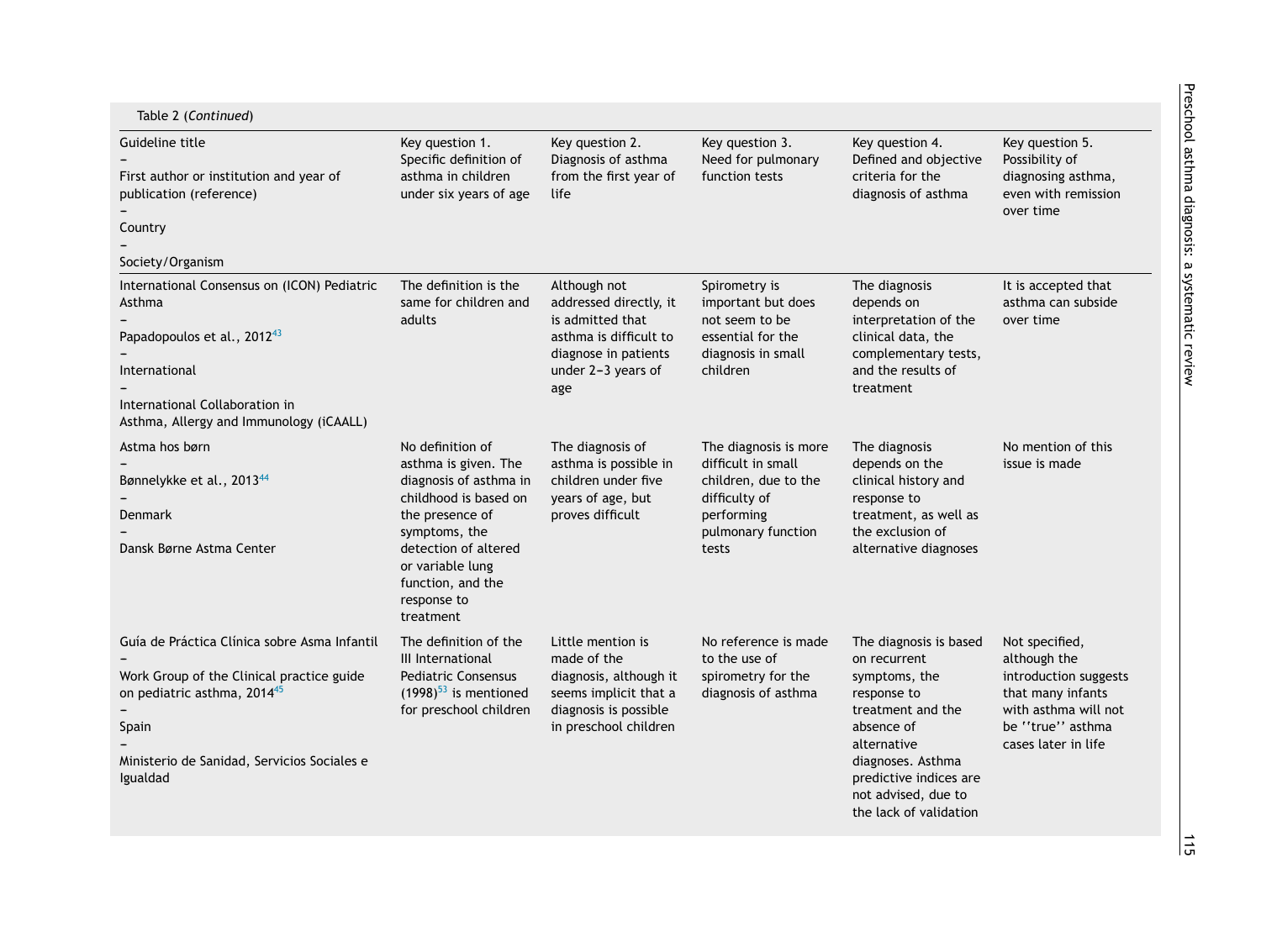| Table 2 (Continued)                                                                                                                                                                                                                                         |                                                                                                                                                                    |                                                                                                                                 |                                                                                   |                                                                                                                                                                                                         |                                                                                                              |
|-------------------------------------------------------------------------------------------------------------------------------------------------------------------------------------------------------------------------------------------------------------|--------------------------------------------------------------------------------------------------------------------------------------------------------------------|---------------------------------------------------------------------------------------------------------------------------------|-----------------------------------------------------------------------------------|---------------------------------------------------------------------------------------------------------------------------------------------------------------------------------------------------------|--------------------------------------------------------------------------------------------------------------|
| Guideline title<br>First author or institution and year of<br>publication (reference)<br>Country                                                                                                                                                            | Key question 1.<br>Specific definition of<br>asthma in children<br>under six years of age                                                                          | Key question 2.<br>Diagnosis of asthma<br>from the first year of<br>life                                                        | Key question 3.<br>Need for pulmonary<br>function tests                           | Key question 4.<br>Defined and objective<br>criteria for the<br>diagnosis of asthma                                                                                                                     | Key question 5.<br>Possibility of<br>diagnosing asthma,<br>even with remission<br>over time                  |
| Society/Organism                                                                                                                                                                                                                                            |                                                                                                                                                                    |                                                                                                                                 |                                                                                   |                                                                                                                                                                                                         |                                                                                                              |
| Japanese pediatric guideline for the<br>treatment and management of bronchial<br>asthma 2012<br>and<br>Japanese guidelines for childhood asthma<br>2017<br>Hamasaki et al., 2014 <sup>46</sup><br>and<br>Arakawa et al., 2017 <sup>47</sup>                 | Childhood asthma is<br>defined without age<br>distinction                                                                                                          | The diagnosis is<br>possible even in<br>infants under two<br>years of age                                                       | Spirometry is not<br>necessary for the<br>diagnosis at these<br>ages              | Depends on<br>interpretation of the<br>findings after<br>excluding other<br>diagnoses. In infants<br>under two years of<br>age it can be<br>established after<br>three independent<br>wheezing episodes | Diagnosis is possible,<br>since remission,<br>clinical healing and<br>functional healing are<br>contemplated |
| Japan                                                                                                                                                                                                                                                       |                                                                                                                                                                    |                                                                                                                                 |                                                                                   |                                                                                                                                                                                                         |                                                                                                              |
| Japanese Society of Pediatric Allergy and<br>Clinical Immunology; Japanese Society of<br>Allergology                                                                                                                                                        |                                                                                                                                                                    |                                                                                                                                 |                                                                                   |                                                                                                                                                                                                         |                                                                                                              |
| Diagnosis and treatment of asthma in<br>childhood: a PRACTALL consensus report<br>Bacharier et al., 2008 <sup>48</sup><br>International<br>European Academy<br>of Allergy and Clinical Immunology;<br>American Academy of Allergy,<br>Asthma and Immunology | Asthma is described<br>on the basis of its<br>clinical<br>characteristics. The<br>definition is more<br>difficult to apply in<br>infants and preschool<br>children | Diagnosis is agreed to<br>be possible, but<br>difficult to establish<br>in infants (first two<br>years of life)                 | Testing is not a<br>limiting factor for the<br>diagnosis at these<br>ages         | Depends on<br>subjective<br>interpretation of the<br>global clinical<br>findings and the<br>complementary tests                                                                                         | Not specified                                                                                                |
| Asthme de l'enfant de moins de 36 mois<br>Haute Autorité de Santé, 200949<br>France<br>Société pédiatrique de pneumologie et<br>d'allergologie                                                                                                              | Clinical definition for<br>infants under 36<br>months of age                                                                                                       | The diagnosis is<br>possible in infants<br>under three years of<br>age, although no<br>minimum or limiting<br>age is specified. | Spirometry is not<br>necessary; the<br>diagnosis is based on<br>the clinical data | The diagnosis is<br>clinical and can be<br>supported by other<br>tests                                                                                                                                  | Not clearly<br>mentioned                                                                                     |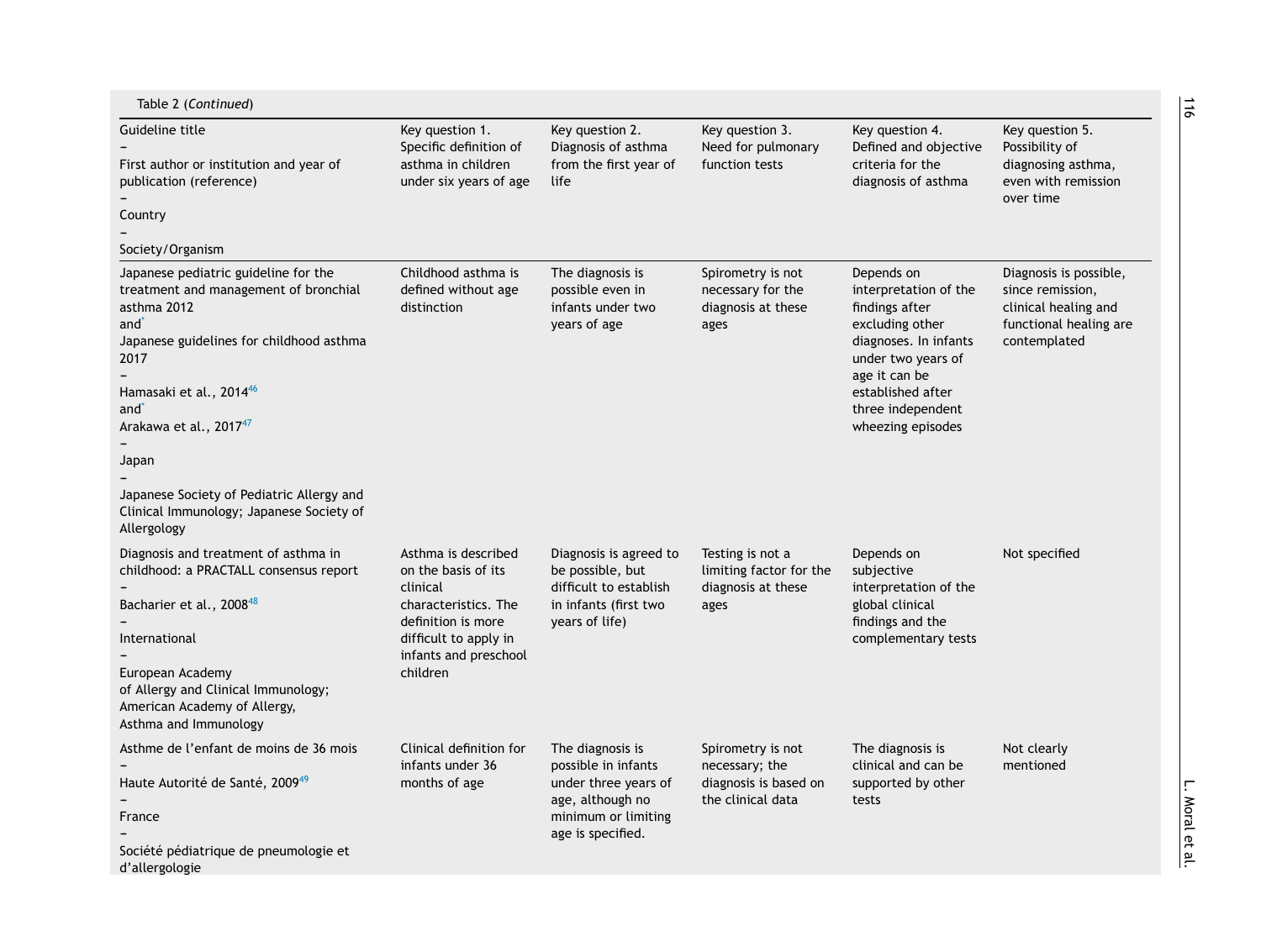| 5.                         |  |
|----------------------------|--|
| thma,<br>nission           |  |
| can be<br>gh the<br>not be |  |

Preschool

asthma

diagnosis:

a

systematic

review

<span id="page-10-0"></span>

| Table 2 (Continued)                                                                                                                                                                                                                                                                                                                |                                                                                                                                                                                                                        |                                                                                                                                                    |                                                                                                      |                                                                                                                                                                                                                                                                       |                                                                                                                                                                                         |
|------------------------------------------------------------------------------------------------------------------------------------------------------------------------------------------------------------------------------------------------------------------------------------------------------------------------------------|------------------------------------------------------------------------------------------------------------------------------------------------------------------------------------------------------------------------|----------------------------------------------------------------------------------------------------------------------------------------------------|------------------------------------------------------------------------------------------------------|-----------------------------------------------------------------------------------------------------------------------------------------------------------------------------------------------------------------------------------------------------------------------|-----------------------------------------------------------------------------------------------------------------------------------------------------------------------------------------|
| Guideline title<br>First author or institution and year of<br>publication (reference)<br>Country                                                                                                                                                                                                                                   | Key question 1.<br>Specific definition of<br>asthma in children<br>under six years of age                                                                                                                              | Key question 2.<br>Diagnosis of asthma<br>from the first year of<br>life                                                                           | Key question 3.<br>Need for pulmonary<br>function tests                                              | Key question 4.<br>Defined and objective<br>criteria for the<br>diagnosis of asthma                                                                                                                                                                                   | Key question 5.<br>Possibility of<br>diagnosing asthma,<br>even with remission<br>over time                                                                                             |
| Society/Organism                                                                                                                                                                                                                                                                                                                   |                                                                                                                                                                                                                        |                                                                                                                                                    |                                                                                                      |                                                                                                                                                                                                                                                                       |                                                                                                                                                                                         |
| Diagnosis and management of asthma in<br>preschoolers<br>Ducharne et al., 2015 <sup>50</sup><br>Canada<br>Canadian Thoracic Society and Canadian<br>Pediatric Society                                                                                                                                                              | Common definition<br>for all ages, although<br>keys to diagnosis in<br>preschool children<br>are given                                                                                                                 | The diagnosis is<br>possible from one<br>year of age. It is not<br>indicated whether a<br>diagnosis is possible<br>at less than one year<br>of age | Testing is not<br>necessary or an<br>impediment for<br>diagnosis                                     | The diagnosis is<br>clinical and is based<br>on the presence of<br>signs of airflow<br>obstruction (two or<br>more episodes),<br>clinical confirmation<br>of the reversibility of<br>obstruction through<br>treatment, and the<br>absence of<br>alternative diagnoses | The diagnosis can be<br>made, although the<br>criteria might not be<br>met later on                                                                                                     |
| Definition, assessment and treatment of<br>wheezing disorders in preschool children:<br>an evidence-based approach<br>and<br>Classification and pharmacological<br>treatment of preschool wheezing:<br>changes since 2008<br>Brand et al., 2008 <sup>51</sup><br>and<br>Brand et al., 2014 <sup>52</sup><br>International (Europe) | The GINA definition is<br>not adopted, since<br>inflammation may not<br>be present in<br>preschool children (or<br>may not have been<br>confirmed). The<br>guide prefers not to<br>use the term asthma<br>at such ages | The term asthma<br>should not be used in<br>diagnosing preschool<br>children (under six<br>years of age)                                           | The usefulness of<br>pulmonary function<br>testing at these ages<br>has not been well<br>established | Depends on<br>interpretation of the<br>clinical findings,<br>although a diagnosis<br>of asthma is not<br>advised at these ages                                                                                                                                        | The fact that many<br>preschool children<br>become free of<br>symptoms over the<br>following years<br>distinguishes<br>preschool children<br>with wheezing from<br>children with asthma |
| European Respiratory Society                                                                                                                                                                                                                                                                                                       |                                                                                                                                                                                                                        |                                                                                                                                                    |                                                                                                      |                                                                                                                                                                                                                                                                       |                                                                                                                                                                                         |

The first 10 documents are general guidelines (children and adults); the following eight are pediatric guidelines; and the last three are focused only on preschool children. \* These two guidelines are included in two referenced documents with complementing contents.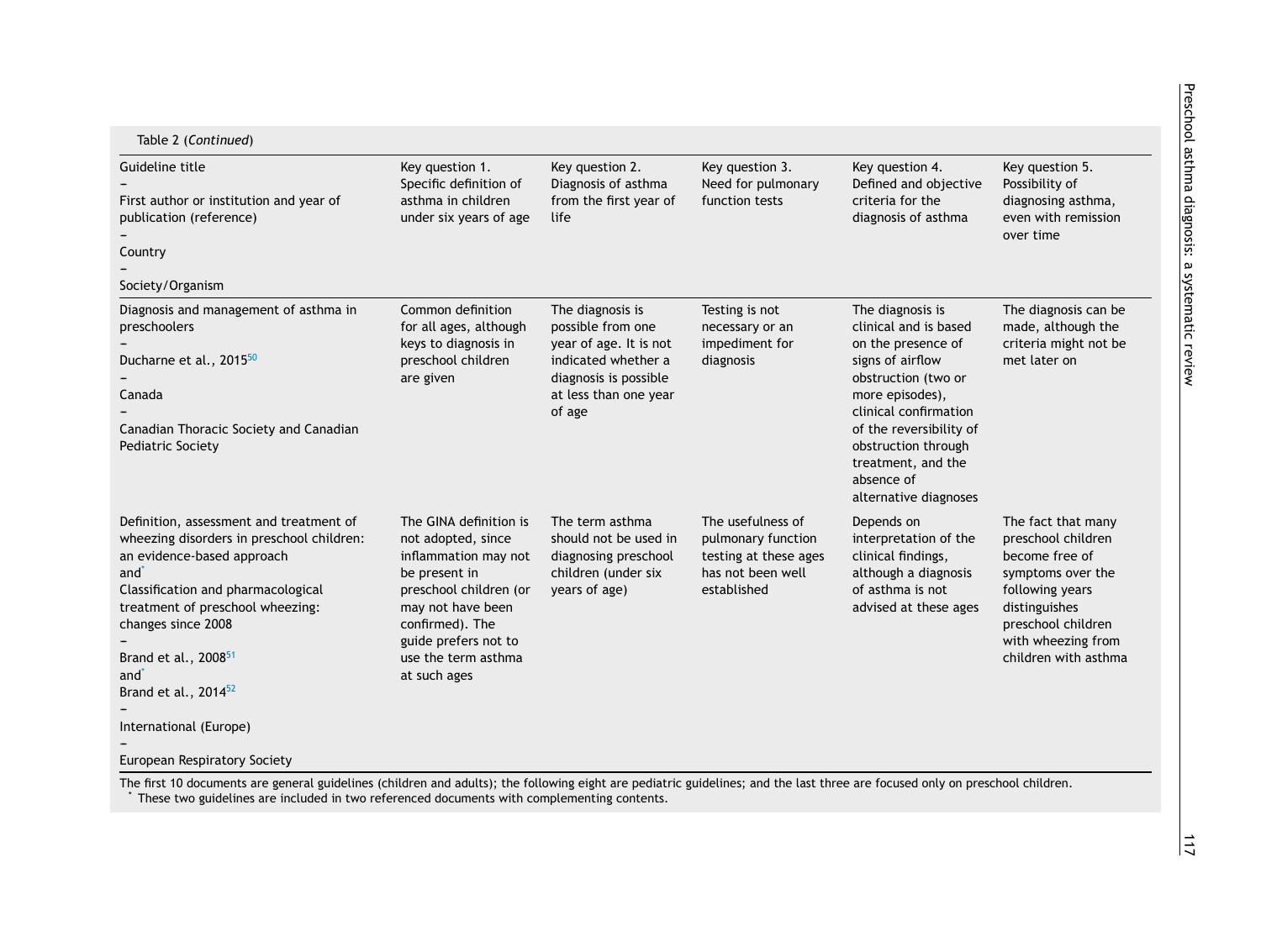preschool children recommends avoiding the term asthma in children under six years of age and considers that the diagnosis cannot be established in patients under that age. In the analyzed guides, spirometry was not considered essential for establishing the diagnosis in preschool children, although the difficulty of performing pulmonary function tests in such young children complicates confirmation of the diagnosis. According to most of the guidelines, the diagnosis of asthma in preschool children is based on subjective physician interpretation of the clinical findings (more than 2-3 bronchial obstruction episodes), the response to treatment (immediate response to bronchodilators or delayed response to inhaled corticosteroids), and the exclusion of other alternative diagnoses. Complementary tests may be added to support or rule out the diagnosis. Many of the guides emphasize the importance of confirming wheezing  $-$  a key sign of the asthmatic process  $-$  through auscultation.

The ERS guideline on wheezing disorders in preschool children is the clearest document stating that the fact that many preschool children become free of symptoms over time is what distinguishes preschool wheeze from the more persistent asthma. Most of the guidelines fail to address this issue, although some do accept that asthma can subside over time (e.g., the International consensus on [ICON] pediatric asthma and the Japanese guideline), and that this consequently would not impede establishing a diagnosis. Many of the guidelines refer to the phenotypes of preschool children with wheezing/asthma and to the predictive indices of asthma persistence into school-age, although they lack accuracy so they are not indicated or are even not considered useful for diagnosing asthma in preschool children.

# **Discussion**

The concept and diagnosis of asthma is an unresolved issue affecting patients of all ages, although it is particularly relevant in childhood since this is the period in life when most patients develop the disease. The concept of asthma has gradually broadened and become more diffuse. It is presently understood to be a heterogeneous disease or a complex syndrome - this being an umbrella term encompassing patients with similar clinical manifestations but with a diverse or uncertain etiopathogenesis.<sup>[3,4](#page-12-0)</sup> The ambiguity of this concept has led some authors to consider it to be use-less, and therefore propose its elimination.<sup>[54](#page-14-0)</sup> However, the term asthma remains necessary in designating patients with symptoms attributable to variable bronchial obstruction, at least when no alternative diagnosis can be established, capable of more precisely describing the process underlying the symptoms.

Many children present symptoms consistent with asthma in the first years of life, and the course of the disorder over the subsequent years is highly variable, making it difficult to predict persistence or remission with sufficient reliability. Therefore, and since the physiopathological basis underlying each individual patient is not known, it has been difficult to establish a diagnosis of asthma in patients of this age. However, as the concept of asthma broadens and the clinical features gain a more prominent role versus the underlying etiopathogenic processes or the subsequent course of the disorder, many of the obstacles facing diagnosis in this

population of small children are eliminated. The present review has shown that most of the clinical guidelines on asthma implicitly accept that the diagnosis can be established in preschool children, with no lower age limit. A recent study has observed a progressive decrease in the age at diagnosis of asthma in preschool children.<sup>[55](#page-14-0)</sup>

The guidelines usually base the diagnosis of asthma in preschool children on the reiterated presence of compatible symptoms (several episodes of bronchial obstruction, preferably witnessed by the physician), adequate response to treatment, and the exclusion of other alternative diagnoses. Thus, diagnosis at these ages is fundamentally of a clinical nature, subjectively established by the clinician, and as such should be regarded as amenable to revision, since other more precise diagnoses may be established when justified by further data. Complementary tests (imaging studies, allergy work-up, specific tests for alternative diseases) play a secondary role, contributing indirect data in favor of, or against a diagnosis of asthma or of other disorders. Asthma predictive indices offer poor precision and are likewise not considered useful.<sup>[56,57](#page-14-0)</sup> Pulmonary function tests are not regarded as necessary at these ages, since they are difficult to perform, and studies evaluating their usefulness are lacking. The study of pulmonary function can contribute to the diagnosis of asthma in older children, when patient collaboration in forced spirometry can be secured. In some cases, such collaboration is even possible in children from three years of age. $58-60$  Nevertheless, the usefulness of pulmonary function studies in establishing the diagnosis of asthma has been questioned even in older children and adolescents.<sup>[61](#page-14-0)</sup> Another systematic review of the diagnostic criteria of asthma in clinical guidelines also detected discrepancies regarding the need for objective lung function tests in order to establish a diagnosis of asthma in both adults and children.<sup>[28](#page-13-0)</sup>

It is well known that many young children improve and become symptom-free over time, although it is difficult to precisely predict such improvement or to know whether the disease can reappear after remission.  $62,63$  Only the Japanese guideline clearly speaks of remission (absence of symptoms during one year), clinical healing (absence of symptoms during five years) or functional healing (clinical healing and normal pulmonary function test results). On the other hand, only the ERS document on wheezing disorders in preschool children deviates from the preponderant view and considers that the term ''asthma'' cannot be used in preschool children with wheezing episodes that can disappear over time. It thus defends a fundamentally etiopathogenic vision of asthma (chronic inflammation of the airway that cannot be confirmed at these ages), versus the much more usual view based on clinical manifestations.

It should be mentioned that the information referred to the concept of asthma was not always contained or well defined in the analyzed guidelines, and that some made very little mention of the diagnostic process. It is notorious that while treatment was one of the main objectives of the guidelines, the lack of definition made it difficult to know to what patient population treatment was targeted. It therefore proved complicated to offer simple answers to the established questions, and in many cases indirect conclusions had to be drawn in order to answer them. This element of subjectiveness in interpretation may have been a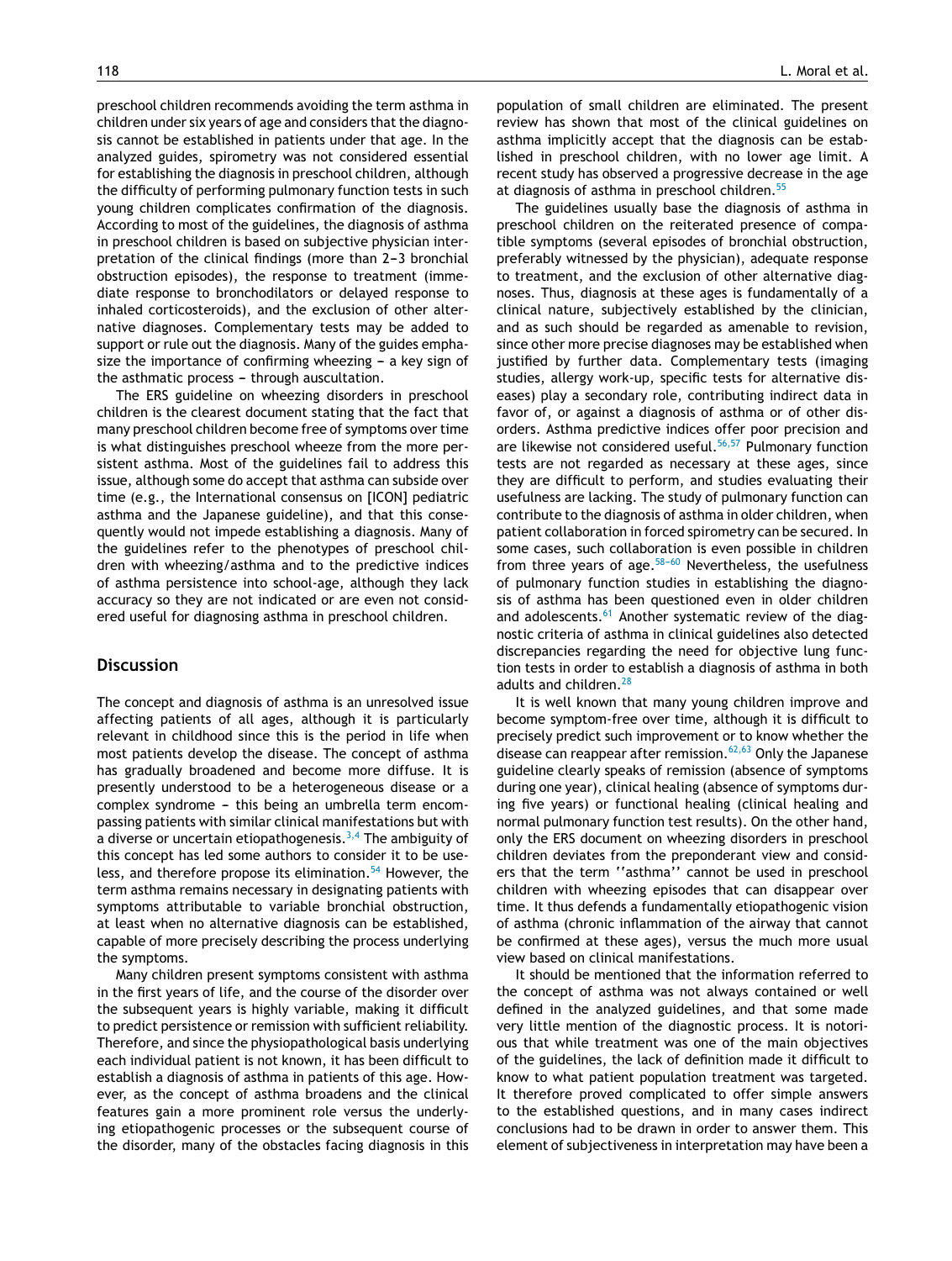<span id="page-12-0"></span>principal limiting element in our review, and we attempted to overcome it through the participation of several reviewers with expertise in childhood asthma. Another possible limitation is the exclusion of guidelines that could not be retrieved from the databases or through personal searches by the reviewers. There undoubtedly may be more guidelines on asthma, particularly at a national level. However, we feel that the selected documents are the most significant and best-known guidelines, and that those which could not be obtained with our strategy were probably few and were unlikely to afford relevant information different from that analyzed in the present review.

The results of this review are supported by the very recent report of a Commission publishing its vision of how asthma should be understood and studied in order to over-come the apparent lack of advances in the last 10 years.<sup>[64](#page-14-0)</sup> The first of its recommendations has been to ''use asthma solely as a descriptive label for a collection of symptoms. We make no assumptions about physiopathology. The label asthma thus becomes the start, not the end, of the diagnostic and therapeutic process.'' This vision allows expansion of the syndromic concept of asthma at all ages, thereby eliminating the previous difficulties in establishing a diagnosis of asthma in preschool children. Neither lung function nor the physiopathological substrate or the persistence of symptoms are necessary to establish a diagnosis equivalent to describe an airway disease that must be ''deconstructed into components or treatable traits'' in each individual patient. This need to individualize treatment has been the subject of many studies seeking to define phenotypes and endotypes among asthmatic patients, $65$  although further research is needed in order to determine their usefulness in orienting treatment, [66,67](#page-14-0) which continues to largely depend on a trial and error approach.

In conclusion, most of the guidelines consider that asthma can be diagnosed in preschool children provided that the clinical condition is compatible with the disease, the response to treatment is adequate, and other possible diagnoses have been ruled out. This diagnosis would be the starting point for deconstructing the observable features (phenotype) and the genetic and environmental factors (endotypes) intervening in each patient, or until a more precise alternative diagnosis can be established (e.g., cystic fibrosis, tracheobronchomalacia or vascular ring, to mention just a few possibilities). From the clinical perspective, the diagnosis of asthma in preschool children is established by the physician in charge of the patient and involves a series of peculiarities inherent to patients of this age, such as limitations for performing pulmonary function tests, greater attention to differential diagnoses, limited response to common asthma treatments, and a high probability of symptoms remission during childhood. It would be advisable to reach a general consensus on the concept of asthma and thus avoid the use of other diagnostic labels such as ''wheezing'' (which may be useful for questionnaire-based epidemiological studies) or ''reactive airways disease", $68$  which can lead to confusion. The study of the factors participating in asthma among preschool children is crucial for improving treatment and for better understanding asthma and airway disease in adult life and old age.

# **Ethical disclosures**

**Confidentiality of data.** The authors declare that no patient data appear in this article.

**Right to privacy and informed consent.** The authors declare that no patient data appear in this article.

**Protection of human subjects and animals in research.** The authors declare that the procedures followed were in accordance with the regulations of the corresponding Clinical Research Ethics Committee and with the guidelines ofthe World Medical Association and the Declaration of Helsinki.

# **Conflict of interest**

The authors have no conflict of interest.

## **Acknowledgements**

We thank Agustín Acuña Izcaray for help in the systematic search of asthma clinical guidelines, and Ulla Aguilera Jacobsen for the Spanish translation of diagnostic aspects of the Danish guideline of asthma in children.

# **References**

- 1. Hargreave FE, Nair P. The definition and diagnosis of asthma. Clin Exp Allergy. 2009;39:1652-8.
- 2. Van Wonderen KE, Van Der Mark LB, Mohrs J, Bindels PJE, Van Aalderen WMC, Ter Riet G. Different definitions in childhood asthma: how variable is the dependent variable? Eur Respir J. 2010:36:48-56.
- 3. Gauthier M, Ray A, Wenzel SE. Evolving concepts of asthma. Am J Respir Crit Care Med. 2015;192:660-8.
- 4. Holgate ST. Asthma: a simple concept but in reality a complex disease. Eur J Clin Invest. 2011;41:1339-52.
- 5. Spycher BD, Silverman M, Kuehni CE. Phenotypes of childhood astma: are they real? Clin Exp Aller. 2010;40:1130-41.
- 6. Iordanidou M, Loukides S, Paraskakis E. Asthma phenotypes in children and stratified pharmacological treatment regimens. Expert Rev Clin Pharmacol. 2017;10:293-303.
- 7. Bateman ED, Reddel HK, van Zyl-Smit RN, Agustí A. The asthma-COPD overlap syndrome: towards a revised taxonomy of chronic airways diseases? Lancet Respir Med. 2015;3:719-28.
- 8. Postma DS, Rabe KF. The asthma-COPD overlap syndrome. N Eng J Med. 2015;373:1241-9.
- 9. Sin DD, Miravitlles M, Mannino DM, Soriano JB, Price D, Celli BR, et al. What is asthma-COPD overlap syndrome? Towards a consensus definition from a round table discussion. Eur Respir  $J. 2016;48:664-73.$
- 10. Woodruff PG, van den Berge M, Boucher RC, Brightling C, Burchard EG, Christenson SA, et al. American Thoracic Society/National Heart, Lung And Blood Institute Asthma-Chronic Obstructive Pulmonary Disease Overlap Workshop Report. Am J Respir Crit Care Med. 2017;196:375-81.
- 11. Poindexter BB, Feng R, Schmidt B, Aschner JL, Ballard RA, Hamvas A, et al. Prematurity and Respiratory Outcomes Program. Comparisons and limitations of current definitions of bronchopulmonary dysplasia for the Prematurity and Respiratory Outcomes Program. Ann Am Thorac Soc. 2015;12:1822-30.
- 12. Jobe AH, Steinhorn R. Can we define bronchopulmonary dysplasia? J Ped. 2017;188:19-23.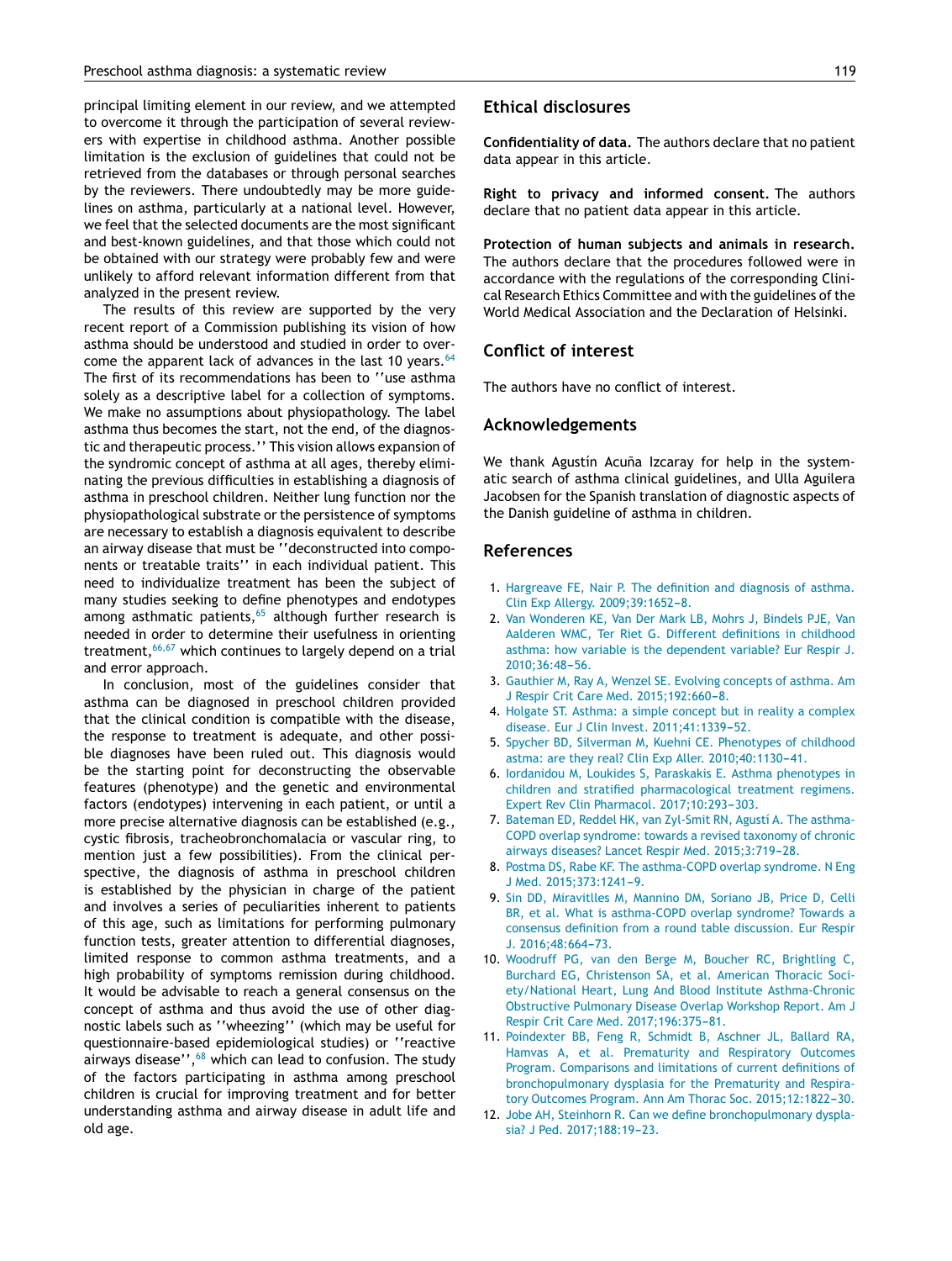- <span id="page-13-0"></span>13. Isayama T, Lee SK, Yang J, Lee D, Daspal S, Dunn M, et al. Revisiting the definition of bronchopulmonary dysplasia Effect of changing panoply of respiratory support for preterm neonates. JAMA Pediatr. 2017;171:271-9.
- 14. Hines D, Modi N, Lee SK, Isayama T, Sjörs G, Gagliardi L, et al. International Network for Evaluating Outcomes (iNeo) of Neonates Scoping review shows wide variation in the definitions of bronchopulmonary dysplasia in preterm infants and calls for a consensus. Acta Paediatr. 2017;106:366-74.
- 15. Fernandes RM, Andrade MG, Constant C, Malveiro D, Magalhaes M, Abreu D, et al. Acute viral bronchiolitis: physician perspectives on definition and clinically important outcomes. Pediatr Pulmonol. 2016;51:724-32.
- 16. Dumas O, Mansbach JM, Jartti T, Hasegawa K, Sullivan AF, Piedra PA, et al. A clustering approach to identify severe bronchiolitis profiles in children. Thorax. 2016;71:712-8.
- 17. Hancock DG, Charles-Britton B, Dixon D-L, Forsyth KD. The heterogeneity of viral bronchiolitis: a lack of universal consensus definitions. Pediatr Pulmonol. 2017;52:1234-40.
- 18. Cunningham S, Nair H, Campbell H. Deciphering clinical phenotypes in acute viral lower respiratory tract infection: Bronchiolitis is not an island. Thorax. 2016;71:679-80.
- 19. Kuzik BA. Maybe this is just asthma. Pediatr Pulmonol. 2017;52:1531.
- 20. Pennington AF, Strickland MJ, Freedle KA, Klein M, Drews-Botsch C, Hansen C, et al. Evaluating early-life asthma definitions as a marker for subsequent asthma in an electronic medical record setting. Pediatr Allergy Immunol. 2016;27:591-6.
- 21. Sonnappa S, Bastardo CM, Wade A, Saglani S, McKenzie SA, Bush A, et al. Symptom-pattern phenotype and pulmonary function in preschool wheezers. J Allergy Clin Immunol. 2010;126:519-26.
- 22. Lezmi G, Gosset P, Deschildre A, Abou-Taam R, Mahut B, Beydon N, et al. Airway remodeling in preschool children with severe recurrent wheeze. Am J Respir Crit Care Med. 2015;192:164-71.
- 23. Van Bever HP, Han E, Shek L, Yi Chng S, Goh D. An approach to preschool wheezing: to label as asthma? WAO J. 2010;3:253-7.
- 24. Castro-Rodriguez JA. The Asthma Predictive Index: a very useful tool for predicting asthma in young children. J Allergy Clin Immunol. 2010;126:212-6.
- 25. Caudri D, Wijga A, Schipper MA, Hoekstra M, Postma D, Koppelman G, et al. Predicting the long-term prognosis of children with symptoms suggestive of asthma at preschool age. J Allergy Clin Immunol. 2009;124:903-10.
- 26. Moral Gil L, Vizmanos Lamotte G, Praena Crespo M, Pellegrini Belinchón FJ, Torres Borrego J, Asensio de la Cruz O, et al. Diagnóstico del asma en el lactante y preescolar: resultado de una encuesta entre los miembros de los grupos de asma de SEICAP, SENP SEPEAP y AEPAP. Allergol Immunopathol Proc. 2017;5:111 [http://www.seicap.es/seicap-congreso-2017](http://www.seicap.es/seicap-congreso-2017_44387.pdf)<sub>-</sub>44387.pdf
- 27. Cave AJ, Atkinson LL. Astma in preschool children: a review of the diagnostic challenges. J Am Board Fam Med. 2014:27:538-48.
- 28. Loo J, Dell S. Asthma diagnosis criteria in adult and pediatric asthma guidelines: a systematic review. Can Respir J. 2010;17 suppl. B:14B-5B.
- 29. Acuña-Izcaray A, Sánchez-Angarita E, Plaza V, Rodrigo G, de Oca MM, Gich I, et al. Quality assessment of asthma clinical practice guidelines: a systematic appraisal. Chest. 2013;144:390-7.
- 30. Al-Moamary MS, Alhaider SA, Idrees MM, Al Ghobain MO, Zeitouni MO, Al-Harbi AS, et al. The Saudi Initiative for Asthma - 2016 update: guidelines for the diagnosis and management of asthma in adults and children. Ann Thorac Med. 2016;11:3-42.
- 31. The management asthma working group. VA/DoD clinical practice guideline for management of asthma in children and adults. Version 2.0-2009. [https://www.healthquality.va.gov/](https://www.healthquality.va.gov/guidelines/CD/asthma/ast_2_full.pdf) [guidelines/CD/asthma/ast](https://www.healthquality.va.gov/guidelines/CD/asthma/ast_2_full.pdf) 2 full.pdf.
- 32. National Asthma Education and Prevention Program, Third Expert Panel on the Diagnosis and Management of Asthma.

Expert Panel Report 3: Guidelines for the Diagnosis and Management of Asthma. Bethesda (MD): National Heart, Lung, and Blood Institute (US); 2007 August. Available from: [https://www.ncbi.nlm.nih.gov/books/NBK7232/.](https://www.ncbi.nlm.nih.gov/books/NBK7232/)

- 33. Comité ejecutivo de la GEMA. GEMA4.2. Guía española para el manejo del asma; 2017. [http://www.gemasma.com/](http://www.gemasma.com/download/9174/) [download/9174/.](http://www.gemasma.com/download/9174/)
- 34. Global Initiative for Asthma. Global Strategy for Asthma Management and Prevention; 2017. Available from: [http://www.ginasthma.org](http://www.ginasthma.org/).
- 35. Kesterson SK. UMHS Asthma Guideline; March 2010. [http://](http://www.med.umich.edu/1info/FHP/practiceguides/asthma/asthmagdln.pdf) [www.med.umich.edu/1info/FHP/practiceguides/asthma/](http://www.med.umich.edu/1info/FHP/practiceguides/asthma/asthmagdln.pdf) [asthmagdln.pdf.](http://www.med.umich.edu/1info/FHP/practiceguides/asthma/asthmagdln.pdf)
- 36. British Thoracic Society, Scottish Intercollegiate Guidelines Network. British guideline on the management of asthma. A national clinical guideline; 2016. [https://www.](https://www.brit-thoracic.org.uk/standards-of-care/guidelines/btssign-british-guideline-on-the-management-of-asthma/) [brit-thoracic.org.uk/standards-of-care/guidelines/btssign](https://www.brit-thoracic.org.uk/standards-of-care/guidelines/btssign-british-guideline-on-the-management-of-asthma/)[british-guideline-on-the-management-of-asthma/](https://www.brit-thoracic.org.uk/standards-of-care/guidelines/btssign-british-guideline-on-the-management-of-asthma/).
- 37. Ministry of Health, Singapore. Management of Asthma. MOH Clinical Practice Guidelines 1/2008. [https://www.moh.gov.sg/](https://www.moh.gov.sg/content/dam/moh_web/HPP/Doctors/cpg_medical/current/2008/CPG_Asthma_Booklet.pdf) content/dam/moh [web/HPP/Doctors/cpg](https://www.moh.gov.sg/content/dam/moh_web/HPP/Doctors/cpg_medical/current/2008/CPG_Asthma_Booklet.pdf) medical/current/ 2008/CPG Asthma [Booklet.pdf](https://www.moh.gov.sg/content/dam/moh_web/HPP/Doctors/cpg_medical/current/2008/CPG_Asthma_Booklet.pdf).
- 38. Larenas-Linnemann D, Salas-Hernández J, Vázquez-García JC, Ortiz-Aldana I, Fernández-Vega M, Del Río-Navarro BE, et al. Guía Mexicana del Asma 2017. Rev Alerg Mex. 2017;64 suppl.  $1:511-28.$
- 39. National Institute for Health and Care Excellence. Asthma: diagnosis and monitoring of asthma in adults, children and young people. NICE guideline NG80; November 2017. [https://www.nice.org.uk/guidance/ng80/evidence/full](https://www.nice.org.uk/guidance/ng80/evidence/full-guideline-asthma-diagnosis-and-monitoring-pdf-4656178047)[guideline-asthma-diagnosis-and-monitoring-pdf-4656178047.](https://www.nice.org.uk/guidance/ng80/evidence/full-guideline-asthma-diagnosis-and-monitoring-pdf-4656178047)
- 40. Diagnosis Children section of the National Asthma Council Australia. Australian Asthma Handbook, Version 1.2. National Asthma Council Australia, Melbourne; 2016. Available from: [http://www.asthmahandbook.org.au](http://www.asthmahandbook.org.au/).
- 41. BCGuidelines.ca: Asthma in Children Diagnosis and Management (2015). [https://www2.gov.bc.ca/assets/gov/health/](https://www2.gov.bc.ca/assets/gov/health/practitioner-pro/bc-guidelines/asthma-children-full-guideline.pdf) [practitioner-pro/bc-guidelines/asthma-children-full](https://www2.gov.bc.ca/assets/gov/health/practitioner-pro/bc-guidelines/asthma-children-full-guideline.pdf)[guideline.pdf.](https://www2.gov.bc.ca/assets/gov/health/practitioner-pro/bc-guidelines/asthma-children-full-guideline.pdf)
- 42. Castillo Laita JA, de Benito Fernández J, Escribano Montaner A, Fernández Benítez M, García de la Rubia S, Garde Garde J, et al. Consenso sobre tratamiento del asma en pediaría. An Pediatr (Barc). 2007;67:253-73.
- 43. Papadopoulos NG, Arakawa H, Carlsen K-H, Custovic A, Gern J, Lemanske R, et al. International consensus on (ICON) pediatric asthma. Allergy. 2012;67:976-97.
- 44. Bønnelykke K, Pedersen S, Rubak SLM, Schiøtz O, Bisgaard H. Astma hos børn. Ugeskr Læger. 2013;175:1863-7.
- 45. Grupo de trabajo de la Guía de Práctica Clínica sobre Asma Infantil. Guía de Práctica Clínica sobre Asma Infantil. Ministerio de Sanidad, Servicios Sociales e Igualdad. Agencia de Evaluación de Tecnologías Sanitarias del País Vasco OSTEBA; 2014. Guías de Práctica Clínica en el SNS. [http://www.guiasalud.es/GPC/GPC](http://www.guiasalud.es/GPC/GPC_548_Asma_infantil_Osteba_compl.pdf)\_548\_Asma\_infantil\_Osteba\_ [compl.pdf.](http://www.guiasalud.es/GPC/GPC_548_Asma_infantil_Osteba_compl.pdf)
- 46. Hamasaki Y, Kohno Y, Ebisawa M, Kondo N, Nishima S, Nishimuta T, et al. Japanese pediatric guideline for the treatment and management of bronchial asthma 2012. Pediatr Int.  $2014:56:441-50.$
- 47. Arakawa H, Hamasaki Y, Kohno Y, Ebisawa M, Kondo N, Nishima S, et al. Japanese guidelines for childhood asthma 2017. Allergol Int. 2017;66:190-204.
- 48. Bacharier LB, Boner A, Carlsen KH, Eigenmann PA, Frischer T, Gotz M, et al. Diagnosis and treatment of asthma in childhood: a PRACTALL consensus report. Allergy. 2008;63:5-34.
- 49. Haute Autorité de Santé. Asthme de l'enfant de moins de 36 mois: diagnostic, prise en charge et traitement en dehors des épisodes aigus; 2009. [https://www.](https://www.has-sante.fr/portail/upload/docs/application/pdf/2009-05/asthme_de_lenfant_de_moins_de_36_mois_-_argumentaire.pdf)